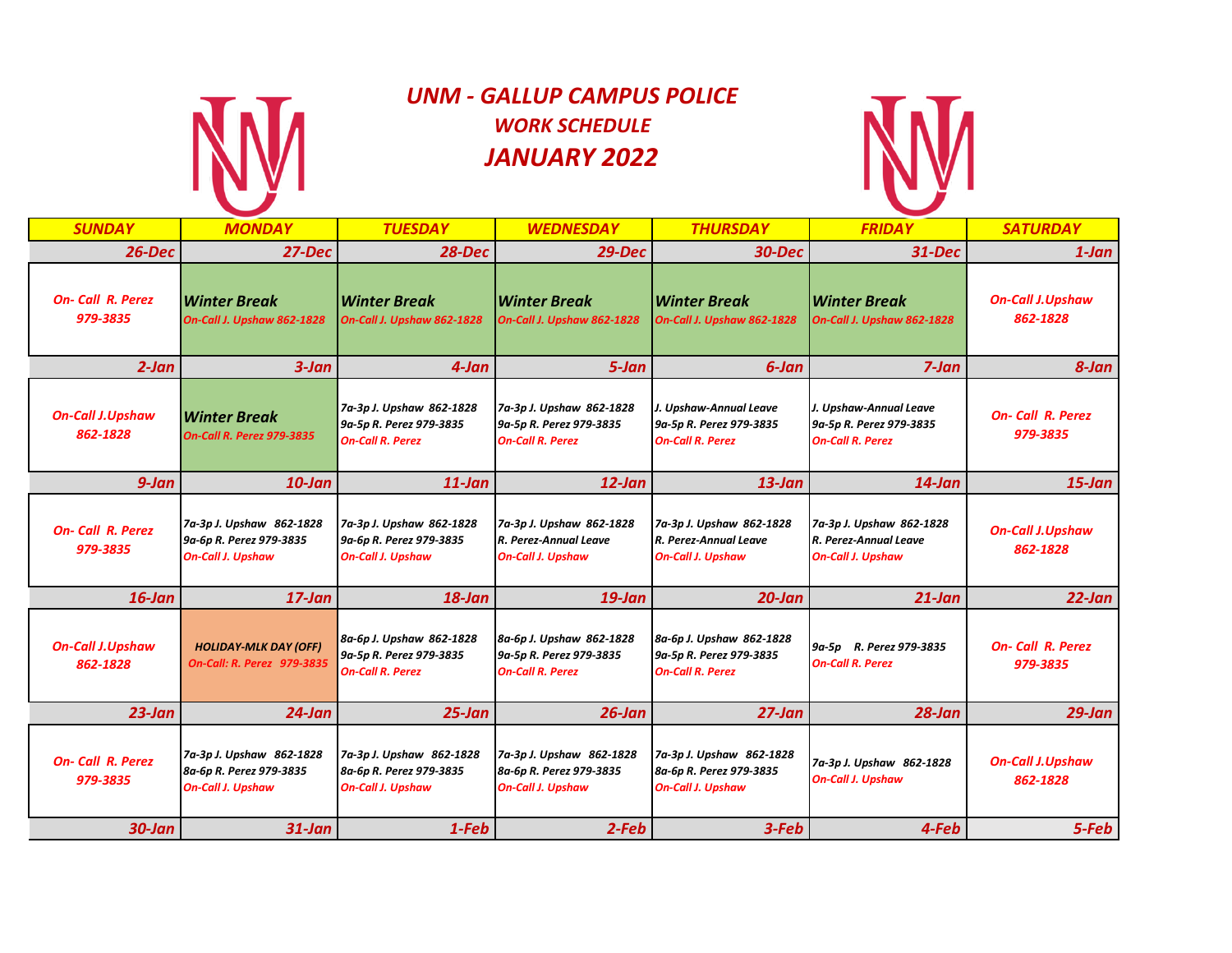| <b>On-Call J.Upshaw</b><br>862-1828 | 8a-6p J. Upshaw 862-1828<br>9a-5p R. Perez 979-3835<br><b>On-Call R. Perez</b> | 8a-6p J. Upshaw 862-1828<br>9a-5p R. Perez 979-3835<br><b>On-Call R. Perez</b> | 8a-6p J. Upshaw 862-1828<br><u> I 9a-5p R. Perez 979-3835</u><br><b>On-Call R. Perez</b> | 8a-6p J. Upshaw 862-1828<br>9a-5p R. Perez 979-3835<br><b>On-Call R. Perez</b> | R. Perez 979-3835<br>9a 5p<br><b>On-Call R. Perez</b> | <b>On-Call R. Perez</b><br>979-3835 |
|-------------------------------------|--------------------------------------------------------------------------------|--------------------------------------------------------------------------------|------------------------------------------------------------------------------------------|--------------------------------------------------------------------------------|-------------------------------------------------------|-------------------------------------|
|-------------------------------------|--------------------------------------------------------------------------------|--------------------------------------------------------------------------------|------------------------------------------------------------------------------------------|--------------------------------------------------------------------------------|-------------------------------------------------------|-------------------------------------|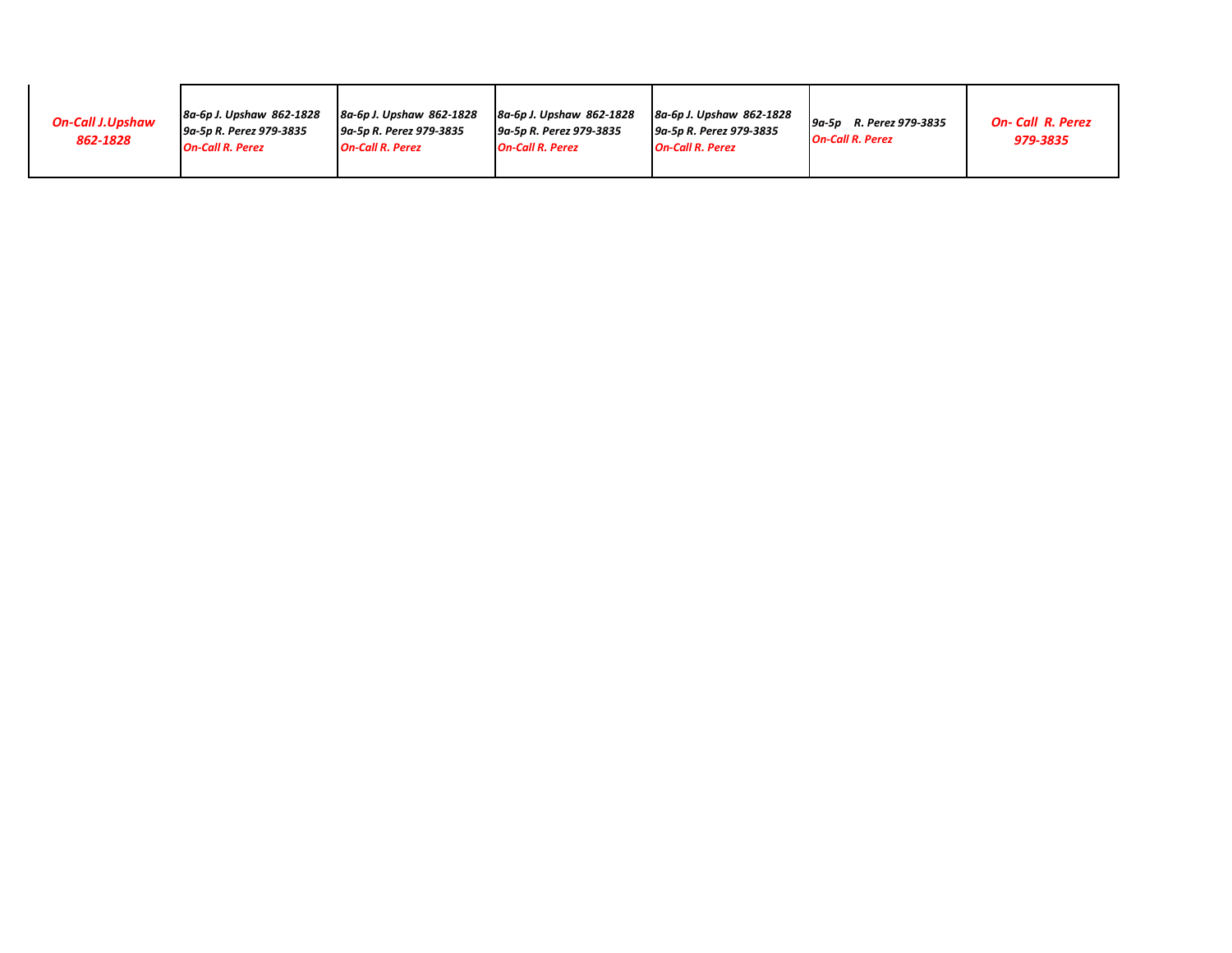

# *UNM - GALLUP CAMPUS POLICE WORK SCHEDULE FEBRUARY 2022*



| <b>SUNDAY</b>                       | <b>MONDAY</b>                                                                   | <b>TUESDAY</b>                                                                  | <b>WEDNESDAY</b>                                                                | <b>THURSDAY</b>                                                                 | <b>FRIDAY</b>                                                                   | <b>SATURDAY</b>                     |
|-------------------------------------|---------------------------------------------------------------------------------|---------------------------------------------------------------------------------|---------------------------------------------------------------------------------|---------------------------------------------------------------------------------|---------------------------------------------------------------------------------|-------------------------------------|
| $30$ -Jan                           | $31$ -Jan                                                                       | $1-Feb$                                                                         | $2-Feb$                                                                         | 3-Feb                                                                           | 4-Feb                                                                           | 5-Feb                               |
| <b>On-Call J.Upshaw</b><br>862-1828 | 7a-3p J. Upshaw 862-1828<br>9a-5p R. Perez 979-3835<br><b>On-Call R. Perez</b>  | 7a-3p J. Upshaw 862-1828<br>9a-5p R. Perez 979-3835<br><b>On-Call R. Perez</b>  | 7a-3p J. Upshaw 862-1828<br>9a-5p R. Perez 979-3835<br><b>On-Call R. Perez</b>  | 7a-3p J. Upshaw 862-1828<br>9a-5p R. Perez 979-3835<br><b>On-Call R. Perez</b>  | 7a-3p J. Upshaw 862-1828<br>9a-5p R. Perez 979-3835<br><b>On-Call R. Perez</b>  | <b>On-Call R. Perez</b><br>979-3835 |
| 6-Feb                               | 7-Feb                                                                           | 8-Feb                                                                           | 9-Feb                                                                           | $10$ -Feb                                                                       | $11$ -Feb                                                                       | $12$ -Feb                           |
| <b>On-Call R. Perez</b><br>979-3835 | 7a-3p J. Upshaw 862-1828<br>9a-6p R. Perez 979-3835<br><b>On-Call J. Upshaw</b> | 7a-3p J. Upshaw 862-1828<br>9a-6p R. Perez 979-3835<br><b>On-Call J. Upshaw</b> | 7a-3p J. Upshaw 862-1828<br>9a-6p R. Perez 979-3835<br><b>On-Call J. Upshaw</b> | 7a-3p J. Upshaw 862-1828<br>9a-6p R. Perez 979-3835<br><b>On-Call J. Upshaw</b> | 7a-3p J. Upshaw 862-1828<br>9a-6p R. Perez 979-3835<br><b>On-Call J. Upshaw</b> | <b>On-Call J.Upshaw</b><br>862-1828 |
| $13$ -Feb                           | 14-Feb                                                                          | $15$ -Feb                                                                       | $16$ -Feb                                                                       | $17$ -Feb                                                                       | $18$ -Feb                                                                       | $19$ -Feb                           |
| <b>On-Call J.Upshaw</b><br>862-1828 | 7a-3p J. Upshaw 862-1828<br>9a-5p R. Perez 979-3835<br><b>On-Call R. Perez</b>  | 7a-3p J. Upshaw 862-1828<br>9a-5p R. Perez 979-3835<br><b>On-Call R. Perez</b>  | 7a-3p J. Upshaw 862-1828<br>9a-5p R. Perez 979-3835<br><b>On-Call R. Perez</b>  | 7a-3p J. Upshaw 862-1828<br>9a-5p R. Perez 979-3835<br><b>On-Call R. Perez</b>  | 7a-3p J. Upshaw 862-1828<br>9a-5p R. Perez 979-3835<br><b>On-Call R. Perez</b>  | <b>On-Call R. Perez</b><br>979-3835 |
| 20-Feb                              | $21$ -Feb                                                                       | $22$ -Feb                                                                       | $23$ -Feb                                                                       | $24$ -Feb                                                                       | $25$ -Feb                                                                       | $26$ -Feb                           |
| <b>On-Call R. Perez</b><br>979-3835 | 7a-3p J. Upshaw 862-1828<br>9a-6p R. Perez 979-3835<br><b>On-Call J. Upshaw</b> | 7a-3p J. Upshaw 862-1828<br>9a-6p R. Perez 979-3835<br><b>On-Call J. Upshaw</b> | 7a-3p J. Upshaw 862-1828<br>9a-6p R. Perez 979-3835<br><b>On-Call J. Upshaw</b> | 7a-3p J. Upshaw 862-1828<br>9a-6p R. Perez 979-3835<br><b>On-Call J. Upshaw</b> | 7a-3p J. Upshaw 862-1828<br>9a-6p R. Perez 979-3835<br><b>On-Call J. Upshaw</b> | <b>On-Call J.Upshaw</b><br>862-1828 |
| $27$ -Feb                           | $28$ -Feb                                                                       | 1-Mar                                                                           | 2-Mar                                                                           | 3-Mar                                                                           | 4-Mar                                                                           | 5-Mar                               |
| <b>On-Call J.Upshaw</b><br>862-1828 | 7a-3p J. Upshaw 862-1828<br>9a-5p R. Perez 979-3835<br><b>On-Call R. Perez</b>  | 7a-3p J. Upshaw 862-1828<br>9a-5p R. Perez 979-3835<br><b>On-Call R. Perez</b>  | 7a-3p J. Upshaw 862-1828<br>9a-5p R. Perez 979-3835<br><b>On-Call R. Perez</b>  | 7a-3p J. Upshaw 862-1828<br>9a-5p R. Perez 979-3835<br><b>On-Call R. Perez</b>  | 7a-3p J. Upshaw 862-1828<br>9a-5p R. Perez 979-3835<br><b>On-Call R. Perez</b>  | <b>On-Call R. Perez</b><br>979-3835 |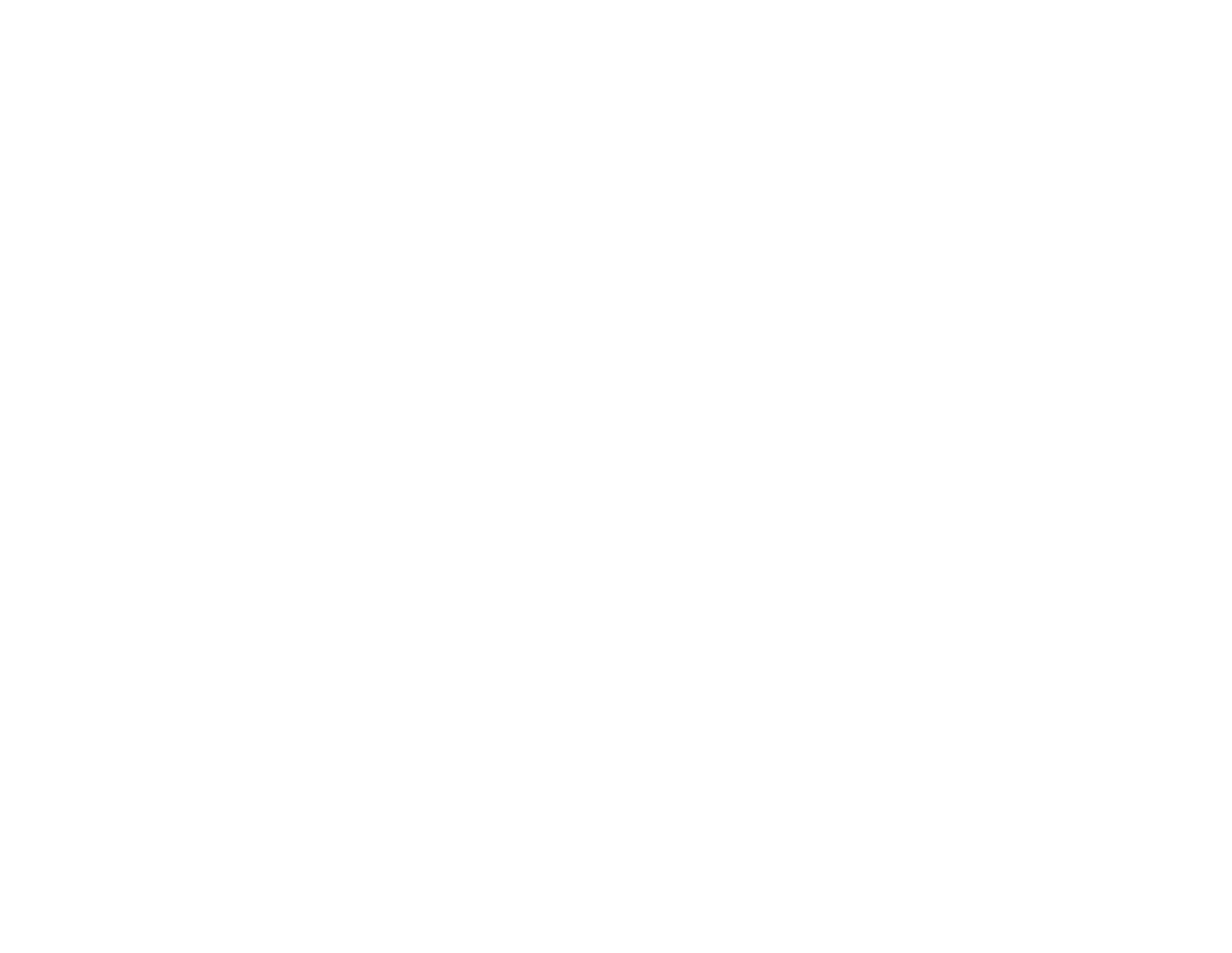

# *UNM - GALLUP CAMPUS POLICE WORK SCHEDULE MARCH 2022*



| <b>SUNDAY</b>                       | <b>MONDAY</b>                                                                                           | <b>TUESDAY</b>                                                                                          | <b>WEDNESDAY</b>                                                                                        | <b>THURSDAY</b>                                                                                                | <b>FRIDAY</b>                                                                                           | <b>SATURDAY</b>                     |
|-------------------------------------|---------------------------------------------------------------------------------------------------------|---------------------------------------------------------------------------------------------------------|---------------------------------------------------------------------------------------------------------|----------------------------------------------------------------------------------------------------------------|---------------------------------------------------------------------------------------------------------|-------------------------------------|
| $28$ -Feb                           | $\boldsymbol{1}$                                                                                        |                                                                                                         | 3                                                                                                       |                                                                                                                | 5                                                                                                       | 6                                   |
| <b>On-Call J.Upshaw</b><br>862-1828 | 7a-3p J. Upshaw 862-1828<br>10a-6p R. Perez 979-3835<br><b>On-Call R. Perez</b>                         | 7a-3p J. Upshaw 862-1828<br>10a-6p R. Perez 979-3835<br><b>On-Call R. Perez</b>                         | 7a-3p J. Upshaw 862-1828<br>10a-6p R. Perez 979-3835<br><b>On-Call R. Perez</b>                         | 7a-3p J. Upshaw 862-1828<br>10a-6p R. Perez 979-3835<br><b>On-Call R. Perez</b>                                | 7a-3p J. Upshaw 862-1828<br>10a-6p R. Perez 979-3835<br><b>On-Call R. Perez</b>                         | <b>On-Call R. Perez</b><br>979-3835 |
|                                     | 8                                                                                                       | 9                                                                                                       | 10                                                                                                      | 11                                                                                                             | 12                                                                                                      | 13                                  |
| <b>On-Call R. Perez</b><br>979-3835 | 7a-3p J. Upshaw 862-1828<br>10a-6p R. Perez 979-3835<br><b>On-Call J. Upshaw</b>                        | 7a-3p J. Upshaw 862-1828<br>10a-6p R. Perez 979-3835<br><b>On-Call J. Upshaw</b>                        | 7a-3p J. Upshaw 862-1828<br>10a-6p R. Perez 979-3835<br><b>On-Call J. Upshaw</b>                        | 7a-3p J. Upshaw 862-1828<br>10a-6p R. Perez 979-3835<br><b>On-Call J. Upshaw</b>                               | 7a-3p J. Upshaw 862-1828<br>10a-6p R. Perez 979-3835<br><b>On-Call J. Upshaw</b>                        | <b>On-Call J.Upshaw</b><br>862-1828 |
| 14                                  | 15                                                                                                      | 16                                                                                                      | 17                                                                                                      | 18                                                                                                             | 19                                                                                                      | 20 <sup>1</sup>                     |
| <b>On-Call J.Upshaw</b><br>862-1828 | 7a-3p J. Upshaw 862-1828<br>10a-6p R. Perez 979-3835<br><b>On-Call R. Perez</b><br>****SPRING BREAK**** | 7a-3p J. Upshaw 862-1828<br>10a-6p R. Perez 979-3835<br><b>On-Call R. Perez</b><br>****SPRING BREAK**** | 7a-3p J. Upshaw 862-1828<br>10a-6p R. Perez 979-3835<br><b>On-Call R. Perez</b><br>****SPRING BREAK**** | 7a-3p J. Upshaw 862-1828<br>10a-6p R. Perez 979-3835<br><b>On-Call R. Perez</b><br><b>****SPRING BREAK****</b> | 7a-3p J. Upshaw 862-1828<br>10a-6p R. Perez 979-3835<br><b>On-Call R. Perez</b><br>****SPRING BREAK**** | <b>On-Call R. Perez</b><br>979-3835 |
| 21                                  | 22                                                                                                      | 23                                                                                                      | 24                                                                                                      | 25                                                                                                             | 26                                                                                                      | 27                                  |
| <b>On-Call R. Perez</b><br>979-3835 | 7a-3p J. Upshaw 862-1828<br>10a-6p R. Perez 979-3835<br><b>On-Call J. Upshaw</b>                        | 7a-3p J. Upshaw 862-1828<br>10a-6p R. Perez 979-3835<br><b>On-Call J. Upshaw</b>                        | 7a-3p J. Upshaw 862-1828<br>10a-6p R. Perez 979-3835<br><b>On-Call J. Upshaw</b>                        | 7a-3p J. Upshaw 862-1828<br>10a-6p R. Perez 979-3835<br><b>On-Call J. Upshaw</b>                               | 7a-3p J. Upshaw 862-1828<br>10a-6p R. Perez 979-3835<br><b>On-Call J. Upshaw</b>                        | <b>On-Call J.Upshaw</b><br>862-1828 |
| 28                                  | 29                                                                                                      | 30                                                                                                      | 31                                                                                                      | 1-Apr                                                                                                          | $2-Apr$                                                                                                 | $3 - Apr$                           |
| <b>On-Call J.Upshaw</b><br>862-1828 | 7a-3p J. Upshaw 862-1828<br>10a-6p R. Perez 979-3835<br><b>On-Call R. Perez</b>                         | 7a-3p J. Upshaw 862-1828<br>10a-6p R. Perez 979-3835<br><b>On-Call R. Perez</b>                         | 7a-3p J. Upshaw 862-1828<br>10a-6p R. Perez 979-3835<br><b>On-Call R. Perez</b>                         | 7a-3p J. Upshaw 862-1828<br>10a-6p R. Perez 979-3835<br><b>On-Call R. Perez</b>                                | 7a-3p J. Upshaw 862-1828<br>10a-6p R. Perez 979-3835<br><b>On-Call R. Perez</b>                         | <b>On-Call R. Perez</b><br>979-3835 |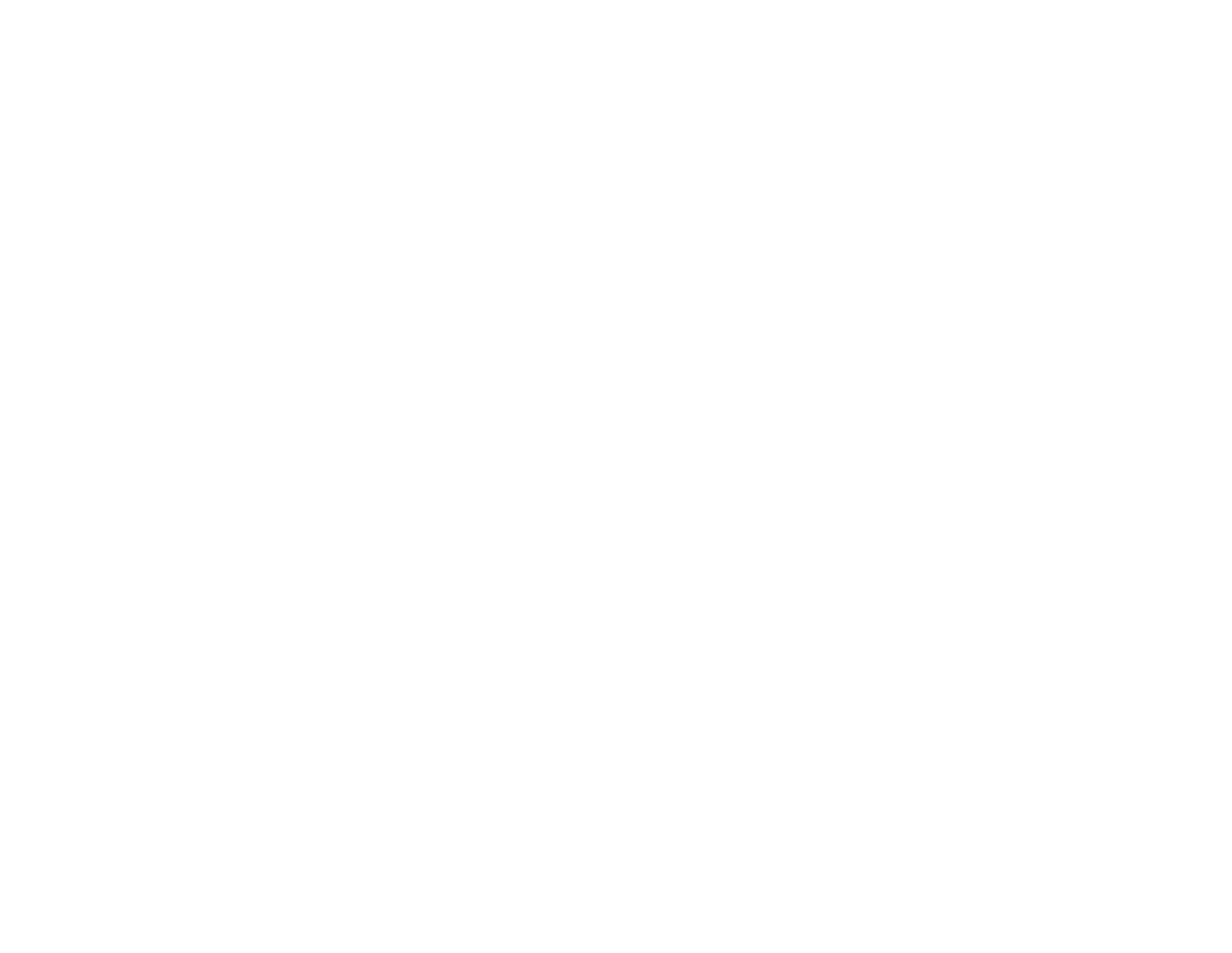

# *UNM - GALLUP CAMPUS POLICE WORK SCHEDULE APRIL 2022*



| <b>SUNDAY</b>                       | <b>MONDAY</b>                                                                    | <b>TUESDAY</b>                                                                   | <b>WEDNESDAY</b>                                                                 | <b>THURSDAY</b>                                                                  | <b>FRIDAY</b>                                                                    | <b>SATURDAY</b>                     |
|-------------------------------------|----------------------------------------------------------------------------------|----------------------------------------------------------------------------------|----------------------------------------------------------------------------------|----------------------------------------------------------------------------------|----------------------------------------------------------------------------------|-------------------------------------|
| 28-Mar                              | 29-Mar                                                                           | 30-Mar                                                                           | 31-Mar                                                                           |                                                                                  | $\overline{2}$                                                                   | 3                                   |
| <b>On-Call J.Upshaw</b><br>862-1828 | 7a-3p J. Upshaw 862-1828<br>10a-6p R. Perez 979-3835<br><b>On-Call R. Perez</b>  | 7a-3p J. Upshaw 862-1828<br>10a-6p R. Perez 979-3835<br><b>On-Call R. Perez</b>  | 7a-3p J. Upshaw 862-1828<br>10a-6p R. Perez 979-3835<br><b>On-Call R. Perez</b>  | 7a-3p J. Upshaw 862-1828<br>10a-6p R. Perez 979-3835<br><b>On-Call R. Perez</b>  | 7a-3p J. Upshaw 862-1828<br>10a-6p R. Perez 979-3835<br><b>On-Call R. Perez</b>  | <b>On-Call R. Perez</b><br>979-3835 |
| Δ                                   | 5                                                                                | 6                                                                                | 7                                                                                | 8                                                                                | 9                                                                                | 10 <sup>1</sup>                     |
| <b>On-Call R. Perez</b><br>979-3835 | 7a-3p J. Upshaw 862-1828<br>10a-6p R. Perez 979-3835<br><b>On-Call J. Upshaw</b> | 7a-3p J. Upshaw 862-1828<br>10a-6p R. Perez 979-3835<br><b>On-Call J. Upshaw</b> | 7a-3p J. Upshaw 862-1828<br>10a-6p R. Perez 979-3835<br><b>On-Call J. Upshaw</b> | 7a-3p J. Upshaw 862-1828<br>10a-6p R. Perez 979-3835<br><b>On-Call J. Upshaw</b> | 7a-3p J. Upshaw 862-1828<br>10a-6p R. Perez 979-3835<br><b>On-Call J. Upshaw</b> | <b>On-Call J.Upshaw</b><br>862-1828 |
| 11                                  | 12                                                                               | 13                                                                               | 14                                                                               | 15                                                                               | 16                                                                               | 17 <sup>1</sup>                     |
| <b>On-Call J.Upshaw</b><br>862-1828 | 7a-3p J. Upshaw 862-1828<br>10a-6p R. Perez 979-3835<br><b>On-Call R. Perez</b>  | 7a-3p J. Upshaw 862-1828<br>10a-6p R. Perez 979-3835<br><b>On-Call R. Perez</b>  | 7a-3p J. Upshaw 862-1828<br>10a-6p R. Perez 979-3835<br><b>On-Call R. Perez</b>  | 7a-3p J. Upshaw 862-1828<br>10a-6p R. Perez 979-3835<br><b>On-Call R. Perez</b>  | 7a-3p J. Upshaw 862-1828<br>10a-6p R. Perez 979-3835<br><b>On-Call R. Perez</b>  | <b>On-Call R. Perez</b><br>979-3835 |
| 18                                  | 19                                                                               | 20                                                                               | 21                                                                               | 22                                                                               | 23                                                                               | 24                                  |
| <b>On-Call R. Perez</b><br>979-3835 | 7a-3p J. Upshaw 862-1828<br>10a-6p R. Perez 979-3835<br><b>On-Call J. Upshaw</b> | 7a-3p J. Upshaw 862-1828<br>10a-6p R. Perez 979-3835<br><b>On-Call J. Upshaw</b> | 7a-3p J. Upshaw 862-1828<br>10a-6p R. Perez 979-3835<br><b>On-Call J. Upshaw</b> | 7a-3p J. Upshaw 862-1828<br>10a-6p R. Perez 979-3835<br><b>On-Call J. Upshaw</b> | 7a-3p J. Upshaw 862-1828<br>10a-6p R. Perez 979-3835<br><b>On-Call J. Upshaw</b> | <b>On-Call J.Upshaw</b><br>862-1828 |
| 25                                  | 26                                                                               | 27                                                                               | 28                                                                               | 29                                                                               | 30                                                                               | $1$ -May                            |
| <b>On-Call J.Upshaw</b><br>862-1828 | 7a-3p J. Upshaw 862-1828<br>10a-6p R. Perez 979-3835<br><b>On-Call R. Perez</b>  | 7a-3p J. Upshaw 862-1828<br>10a-6p R. Perez 979-3835<br><b>On-Call R. Perez</b>  | 7a-3p J. Upshaw 862-1828<br>10a-6p R. Perez 979-3835<br><b>On-Call R. Perez</b>  | 7a-3p J. Upshaw 862-1828<br>10a-6p R. Perez 979-3835<br><b>On-Call R. Perez</b>  | 7a-3p J. Upshaw 862-1828<br>10a-6p R. Perez 979-3835<br><b>On-Call R. Perez</b>  | <b>On-Call R. Perez</b><br>979-3835 |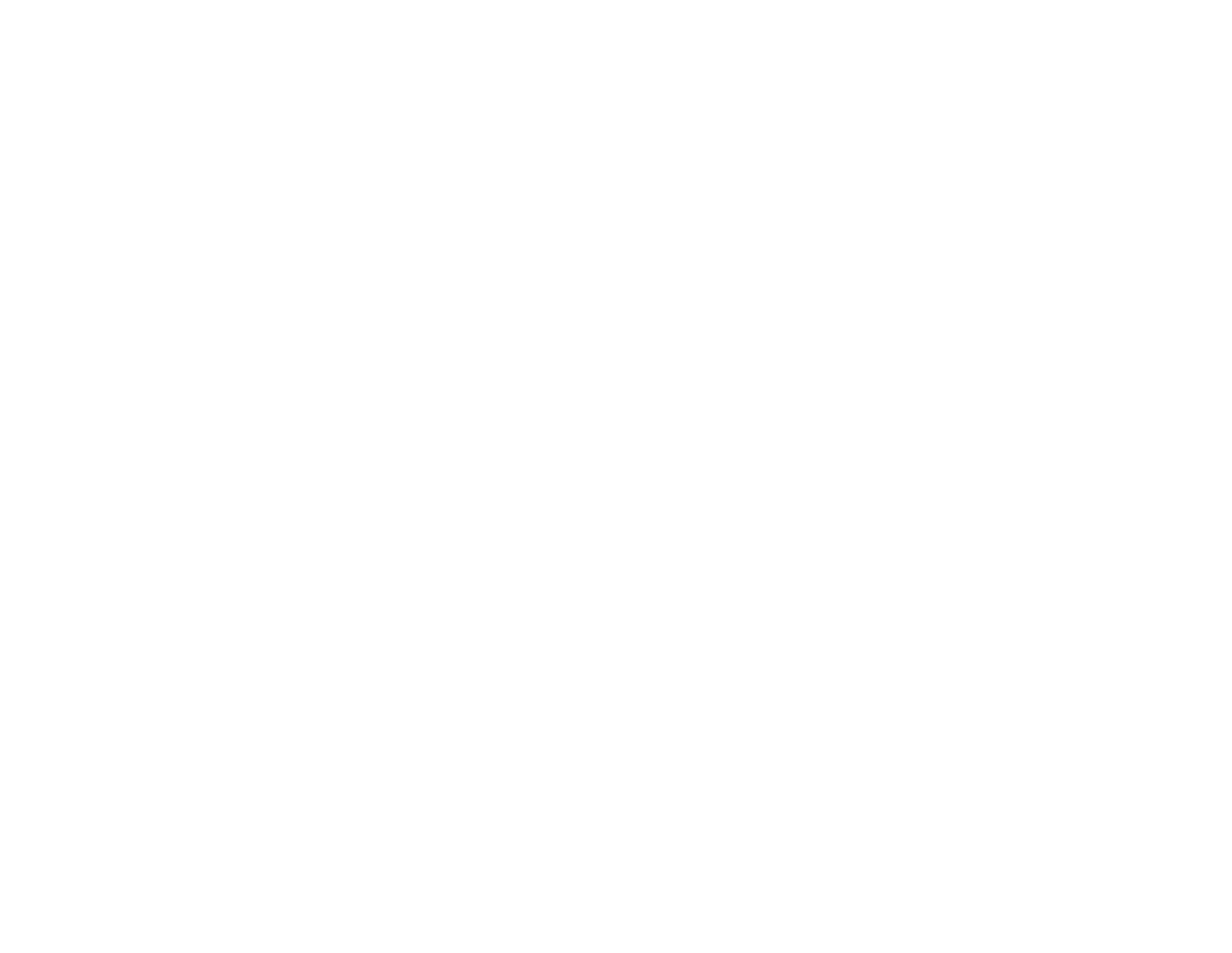

# *UNM - GALLUP CAMPUS POLICE WORK SCHEDULE MAY 2022*



| <b>SUNDAY</b>                       | <b>MONDAY</b>                                                                    | <b>TUESDAY</b>                                                                   | <b>WEDNESDAY</b>                                                                 | <b>THURSDAY</b>                                                                  | <b>FRIDAY</b>                                                                    | <b>SATURDAY</b>                     |
|-------------------------------------|----------------------------------------------------------------------------------|----------------------------------------------------------------------------------|----------------------------------------------------------------------------------|----------------------------------------------------------------------------------|----------------------------------------------------------------------------------|-------------------------------------|
| 25-Apr                              | 26-Apr                                                                           | 27-Apr                                                                           | $28$ -Apr                                                                        | 29-Apr                                                                           | 30-Apr                                                                           | $\mathbf{1}$                        |
| <b>On-Call J.Upshaw</b><br>862-1828 | 7a-3p J. Upshaw 862-1828<br>10a-6p R. Perez 979-3835<br><b>On-Call R. Perez</b>  | 7a-3p J. Upshaw 862-1828<br>10a-6p R. Perez 979-3835<br><b>On-Call R. Perez</b>  | 7a-3p J. Upshaw 862-1828<br>10a-6p R. Perez 979-3835<br><b>On-Call R. Perez</b>  | Annual Leave - J. Upshaw<br>10a-6p R. Perez 979-3835<br><b>On-Call R. Perez</b>  | Annual Leave - J. Upshaw<br>10a-6p R. Perez 979-3835<br><b>On-Call R. Perez</b>  | <b>On-Call R. Perez</b><br>979-3835 |
|                                     | 3                                                                                | 4                                                                                | 5                                                                                | 6                                                                                |                                                                                  | 8                                   |
| <b>On-Call R. Perez</b><br>979-3835 | Annual Leave - J. Upshaw<br>10a-6p R. Perez 979-3835<br><b>On-Call R. Perez</b>  | 7a-3p J. Upshaw 862-1828<br>10a-6p R. Perez 979-3835<br><b>On-Call J. Upshaw</b> | 7a-3p J. Upshaw 862-1828<br>10a-6p R. Perez 979-3835<br><b>On-Call J. Upshaw</b> | 7a-3p J. Upshaw 862-1828<br>10a-6p R. Perez 979-3835<br><b>On-Call J. Upshaw</b> | 7a-3p J. Upshaw 862-1828<br>10a-6p R. Perez 979-3835<br><b>On-Call J. Upshaw</b> | <b>On-Call J.Upshaw</b><br>862-1828 |
| 9                                   | 10                                                                               | 11                                                                               | 12                                                                               | 13                                                                               | 14                                                                               | 15                                  |
| <b>On-Call J.Upshaw</b><br>862-1828 | 7a-3p J. Upshaw 862-1828<br>10a-6p R. Perez 979-3835<br><b>On-Call R. Perez</b>  | 7a-3p J. Upshaw 862-1828<br>10a-6p R. Perez 979-3835<br><b>On-Call R. Perez</b>  | 7a-3p J. Upshaw 862-1828<br>10a-6p R. Perez 979-3835<br><b>On-Call R. Perez</b>  | 7a-3p J. Upshaw 862-1828<br>10a-6p R. Perez 979-3835<br><b>On-Call R. Perez</b>  | 7a-3p J. Upshaw 862-1828<br>10a-6p R. Perez 979-3835<br><b>On-Call R. Perez</b>  | <b>On-Call R. Perez</b><br>979-3835 |
| <b>16</b>                           | 17                                                                               | 18                                                                               | 19                                                                               | 20                                                                               | 21                                                                               | 22                                  |
| <b>On-Call R. Perez</b><br>979-3835 | 7a-3p J. Upshaw 862-1828<br>10a-6p R. Perez 979-3835<br><b>On-Call J. Upshaw</b> | 7a-3p J. Upshaw 862-1828<br>10a-6p R. Perez 979-3835<br><b>On-Call J. Upshaw</b> | 7a-3p J. Upshaw 862-1828<br>10a-6p R. Perez 979-3835<br><b>On-Call J. Upshaw</b> | 7a-3p J. Upshaw 862-1828<br>10a-6p R. Perez 979-3835<br><b>On-Call J. Upshaw</b> | 7a-3p J. Upshaw 862-1828<br>10a-6p R. Perez 979-3835<br><b>On-Call J. Upshaw</b> | <b>On-Call J.Upshaw</b><br>862-1828 |
| 23                                  | 24                                                                               | 25                                                                               | 26                                                                               | 27                                                                               | 28                                                                               | 29                                  |
| <b>On-Call J.Upshaw</b><br>862-1828 | 7a-3p J. Upshaw 862-1828<br>10a-6p R. Perez 979-3835<br><b>On-Call R. Perez</b>  | 7a-3p J. Upshaw 862-1828<br>10a-6p R. Perez 979-3835<br><b>On-Call R. Perez</b>  | 7a-3p J. Upshaw 862-1828<br>10a-6p R. Perez 979-3835<br><b>On-Call R. Perez</b>  | 7a-3p J. Upshaw 862-1828<br>10a-6p R. Perez 979-3835<br><b>On-Call R. Perez</b>  | 7a-3p J. Upshaw 862-1828<br>10a-6p R. Perez 979-3835<br><b>On-Call R. Perez</b>  | <b>On-Call R. Perez</b><br>979-3835 |
| 30                                  | 31                                                                               | $1$ -Jun                                                                         | $2$ -Jun                                                                         | $3$ -Jun                                                                         | $4$ -Jun                                                                         | 6-Jun                               |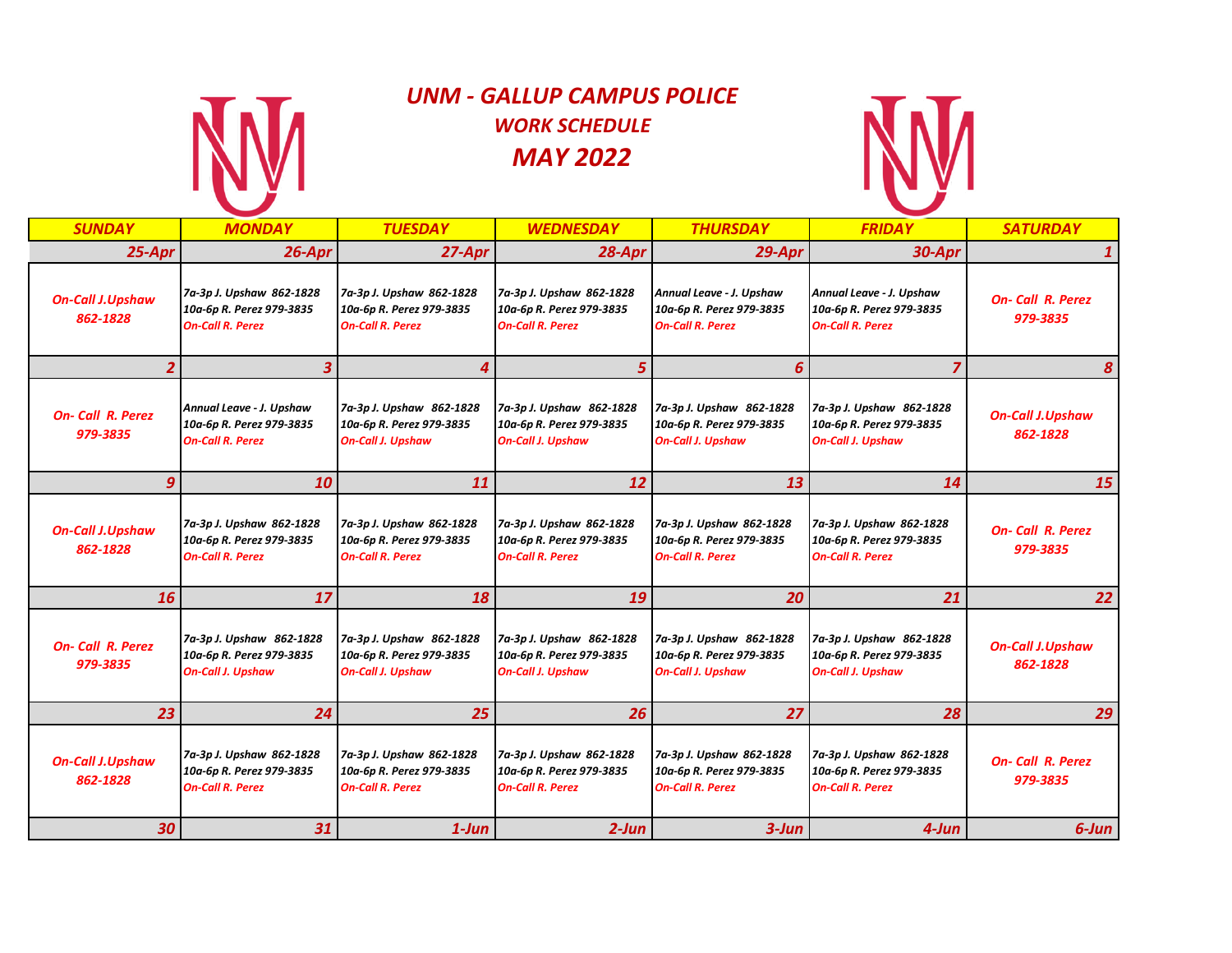| <b>On-Call R. Perez</b><br>979-3835 | <b>****Memorial Day-OFF****</b><br><b>On-Call J. Upshaw</b><br>505-862-1828 | 7a-3p J. Upshaw 862-1828<br>10a-6p R. Perez 979-3835<br><b>On-Call J. Upshaw</b> | 7a-3p J. Upshaw 862-1828<br>10a-6p R. Perez 979-3835<br><b>On-Call J. Upshaw</b> | 7a-3p J. Upshaw 862-1828<br>10a-6p R. Perez 979-3835<br><b>On-Call J. Upshaw</b> | 7a-3p J. Upshaw 862-1828<br>10a-6p R. Perez 979-3835<br><b>On-Call J. Upshaw</b> | <b>On-Call J.Upshaw</b><br>862-1828 |
|-------------------------------------|-----------------------------------------------------------------------------|----------------------------------------------------------------------------------|----------------------------------------------------------------------------------|----------------------------------------------------------------------------------|----------------------------------------------------------------------------------|-------------------------------------|
|-------------------------------------|-----------------------------------------------------------------------------|----------------------------------------------------------------------------------|----------------------------------------------------------------------------------|----------------------------------------------------------------------------------|----------------------------------------------------------------------------------|-------------------------------------|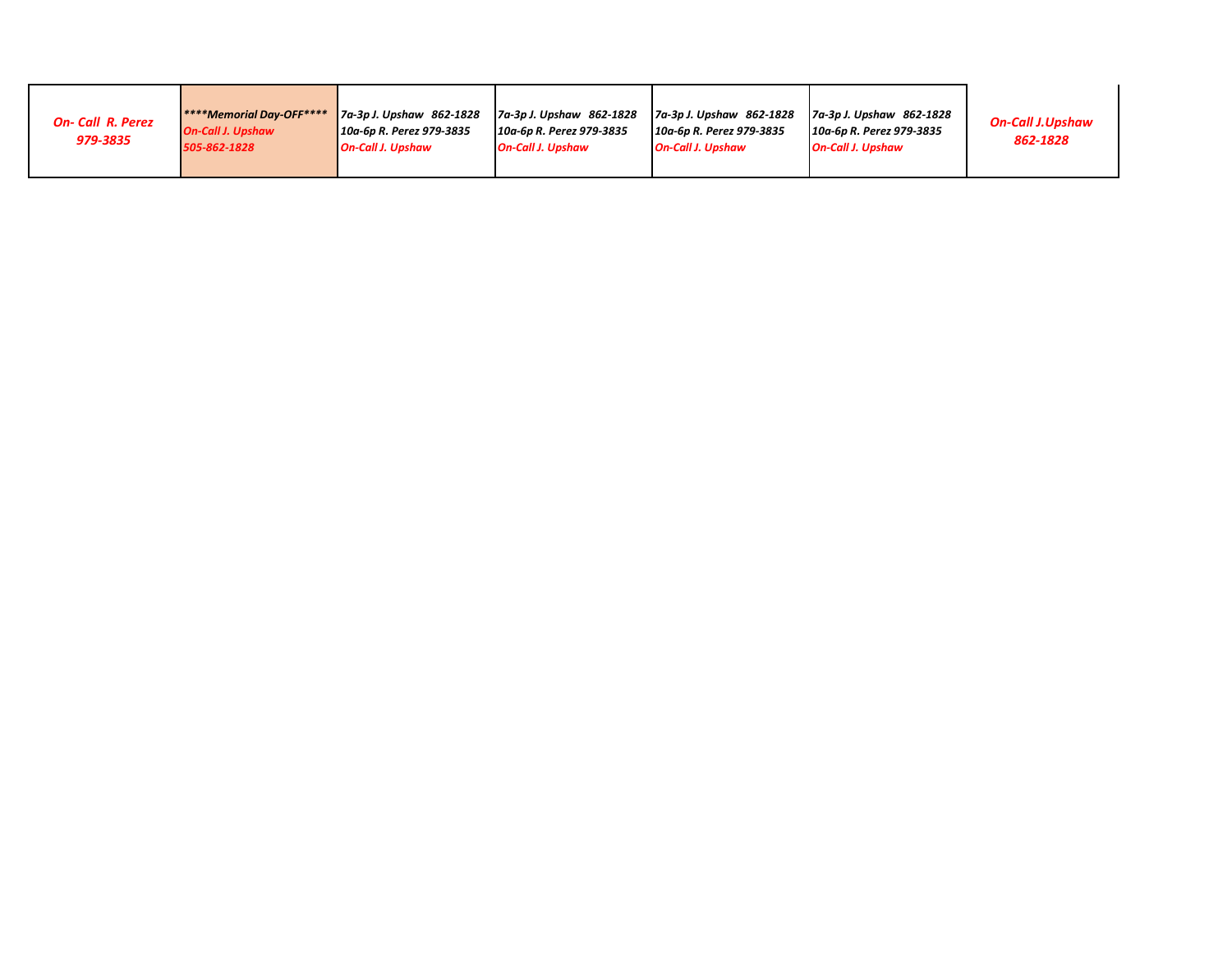

# *UNM - GALLUP CAMPUS POLICE WORK SCHEDULE JUNE 2022*



| <b>SUNDAY</b>                       | <b>MONDAY</b>                                                                    | <b>TUESDAY</b>                                                                        | <b>WEDNESDAY</b>                                                                      | <b>THURSDAY</b>                                                                       | <b>FRIDAY</b>                                                                         | <b>SATURDAY</b>                     |
|-------------------------------------|----------------------------------------------------------------------------------|---------------------------------------------------------------------------------------|---------------------------------------------------------------------------------------|---------------------------------------------------------------------------------------|---------------------------------------------------------------------------------------|-------------------------------------|
| $30$ -May                           | $31$ -May                                                                        | $1$ -Jun                                                                              | $2$ -Jun                                                                              | $3 - Jun$                                                                             | 4-Jun                                                                                 | $5 - Jun$                           |
| <b>On-Call R. Perez</b><br>979-3835 | ****Memorial Day-OFF****<br><b>On-Call J. Upshaw</b><br>505-862-1828             | 7a-3p J. Upshaw 862-1828<br><b>Annual Leave: R. Perez</b><br><b>On-Call J. Upshaw</b> | 7a-3p J. Upshaw 862-1828<br><b>Annual Leave: R. Perez</b><br><b>On-Call J. Upshaw</b> | 7a-3p J. Upshaw 862-1828<br><b>Annual Leave: R. Perez</b><br><b>On-Call J. Upshaw</b> | 7a-3p J. Upshaw 862-1828<br><b>Annual Leave: R. Perez</b><br><b>On-Call J. Upshaw</b> | <b>On-Call J.Upshaw</b><br>862-1828 |
| 6-Jun                               | $7 - Jun$                                                                        | 8-Jun                                                                                 | $9 - Jun$                                                                             | $10$ -Jun                                                                             | $11$ -Jun                                                                             | $12$ -Jun                           |
| <b>On-Call J.Upshaw</b><br>862-1828 | 7a-3p J. Upshaw 862-1828<br>10a-6p R. Perez 979-3835<br><b>On-Call R. Perez</b>  | 7a-3p J. Upshaw 862-1828<br>10a-6p R. Perez 979-3835<br><b>On-Call R. Perez</b>       | 7a-3p J. Upshaw 862-1828<br>10a-6p R. Perez 979-3835<br><b>On-Call R. Perez</b>       | 7a-3p J. Upshaw 862-1828<br>10a-6p R. Perez 979-3835<br><b>On-Call R. Perez</b>       | 7a-3p J. Upshaw 862-1828<br>10a-6p R. Perez 979-3835<br><b>On-Call R. Perez</b>       | <b>On-Call R. Perez</b><br>979-3835 |
| $13$ -Jun                           | $14$ -Jun                                                                        | $15$ -Jun                                                                             | $16$ -Jun                                                                             | $17$ -Jun                                                                             | $18$ -Jun                                                                             | $19$ -Jun                           |
| <b>On-Call R. Perez</b><br>979-3835 | 7a-3p J. Upshaw 862-1828<br>10a-6p R. Perez 979-3835<br><b>On-Call J. Upshaw</b> | 7a-3p J. Upshaw 862-1828<br>10a-6p R. Perez 979-3835<br><b>On-Call J. Upshaw</b>      | 7a-3p J. Upshaw 862-1828<br>10a-6p R. Perez 979-3835<br><b>On-Call J. Upshaw</b>      | 7a-3p J. Upshaw 862-1828<br>10a-6p R. Perez 979-3835<br><b>On-Call J. Upshaw</b>      | 7a-3p J. Upshaw 862-1828<br>10a-6p R. Perez 979-3835<br><b>On-Call J. Upshaw</b>      | <b>On-Call J.Upshaw</b><br>862-1828 |
| $20$ -Jun                           | $21$ -Jun                                                                        | $22$ -Jun                                                                             | $23$ -Jun                                                                             | $24$ -Jun                                                                             | $25 - Jun$                                                                            | $26$ -Jun                           |
| <b>On-Call J.Upshaw</b><br>862-1828 | 7a-3p J. Upshaw 862-1828<br>10a-6p R. Perez 979-3835<br><b>On-Call R. Perez</b>  | 7a-3p J. Upshaw 862-1828<br>10a-6p R. Perez 979-3835<br><b>On-Call R. Perez</b>       | 7a-3p J. Upshaw 862-1828<br>10a-6p R. Perez 979-3835<br><b>On-Call R. Perez</b>       | 7a-3p J. Upshaw 862-1828<br>10a-6p R. Perez 979-3835<br><b>On-Call R. Perez</b>       | 7a-3p J. Upshaw 862-1828<br>10a-6p R. Perez 979-3835<br><b>On-Call R. Perez</b>       | <b>On-Call R. Perez</b><br>979-3835 |
| $27 - Jun$                          | $28$ -Jun                                                                        | $29$ -Jun                                                                             | $30$ -Jun                                                                             | 1-Jul                                                                                 | 2-Jul                                                                                 | $3$ -Jul                            |
| <b>On-Call R. Perez</b><br>979-3835 | 7a-3p J. Upshaw 862-1828<br>10a-6p R. Perez 979-3835<br><b>On-Call J. Upshaw</b> | 7a-3p J. Upshaw 862-1828<br>10a-6p R. Perez 979-3835<br><b>On-Call J. Upshaw</b>      | 7a-3p J. Upshaw 862-1828<br>10a-6p R. Perez 979-3835<br><b>On-Call J. Upshaw</b>      | 7a-3p J. Upshaw 862-1828<br>10a-6p R. Perez 979-3835<br><b>On-Call J. Upshaw</b>      | 7a-3p J. Upshaw 862-1828<br>10a-6p R. Perez 979-3835<br><b>On-Call J. Upshaw</b>      | <b>On-Call J.Upshaw</b><br>862-1828 |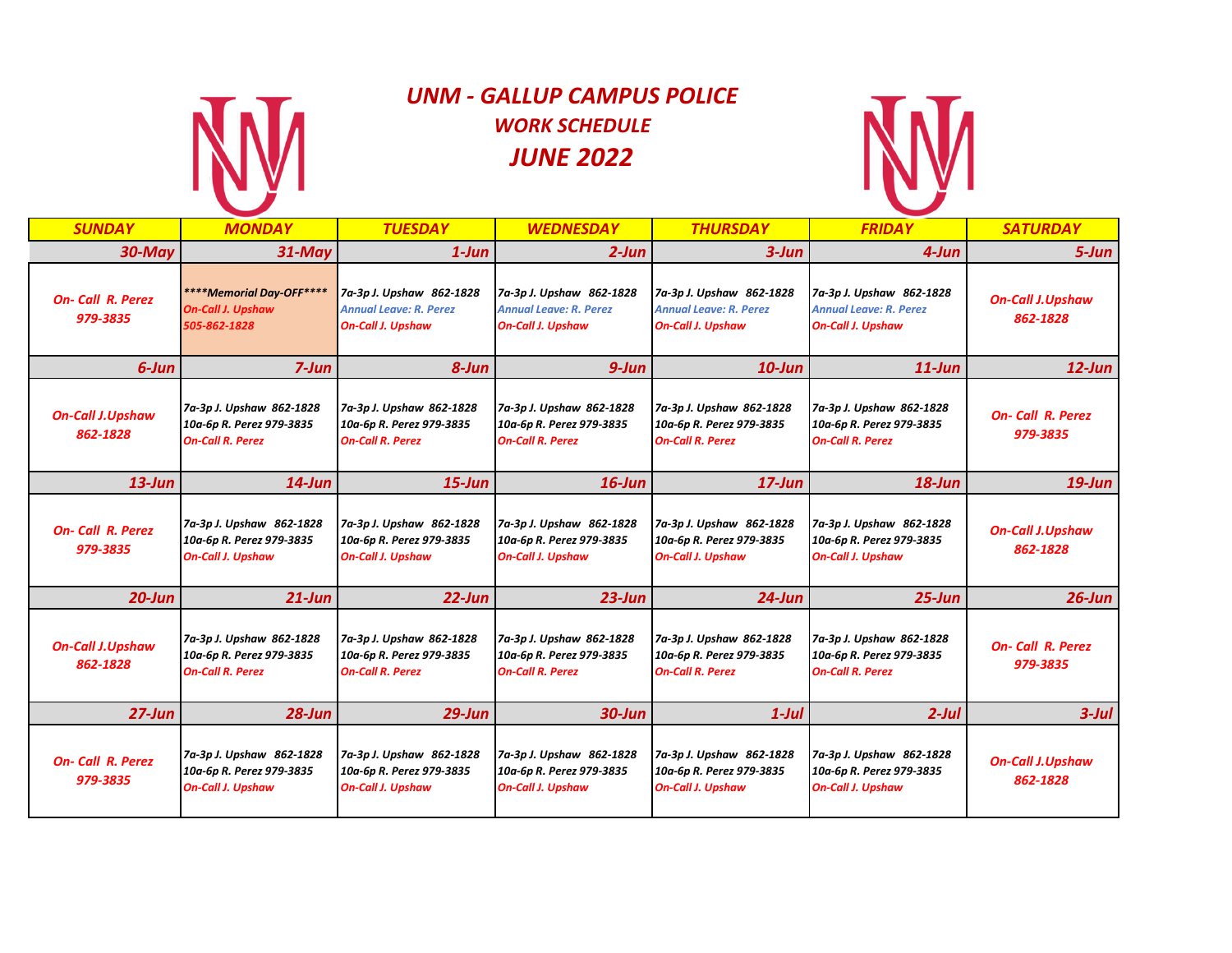

# *UNM - GALLUP CAMPUS POLICE WORK SCHEDULE JULY 2022*



| <b>SUNDAY</b>                       | <b>MONDAY</b>                                                                    | <b>TUESDAY</b>                                                                   | <b>WEDNESDAY</b>                                                                 | <b>THURSDAY</b>                                                                  | <b>FRIDAY</b>                                                                        | <b>SATURDAY</b>                     |
|-------------------------------------|----------------------------------------------------------------------------------|----------------------------------------------------------------------------------|----------------------------------------------------------------------------------|----------------------------------------------------------------------------------|--------------------------------------------------------------------------------------|-------------------------------------|
| $27 - Jun$                          | $28 - Jun$                                                                       | $29$ -Jun                                                                        | $30$ -Jun                                                                        | $1$ -Jul                                                                         | $2$ -Jul                                                                             | $3$ -Jul                            |
| <b>On-Call R. Perez</b><br>979-3835 | 7a-3p J. Upshaw 862-1828<br>10a-6p R. Perez 979-3835<br><b>On-Call J. Upshaw</b> | 7a-3p J. Upshaw 862-1828<br>R. Perez-Annual Leave<br><b>On-Call J. Upshaw</b>    | 7a-3p J. Upshaw 862-1828<br>R. Perez-Annual Leave<br><b>On-Call J. Upshaw</b>    | 7a-3p J. Upshaw 862-1828<br>R. Perez-Annual Leave<br><b>On-Call J. Upshaw</b>    | 7a-3p J. Upshaw 862-1828<br>R. Perez-Annual Leave<br><b>On-Call J. Upshaw</b>        | <b>On-Call J.Upshaw</b><br>862-1828 |
| $4$ -Jul                            | $5$ -Jul                                                                         | $6$ -Jul                                                                         | $7$ -Jul                                                                         | $8$ -Jul                                                                         | $9$ -Jul                                                                             | $10$ -Jul                           |
| <b>On-Call J.Upshaw</b><br>862-1828 | *****4th of July-OFF*****<br><b>On-Call R. Perez</b><br>505-979-3835             | 7a-3p J. Upshaw 862-1828<br>10a-6p R. Perez 979-3835<br><b>On-Call R. Perez</b>  | 7a-3p J. Upshaw 862-1828<br>10a-6p R. Perez 979-3835<br><b>On-Call R. Perez</b>  | 7a-3p J. Upshaw 862-1828<br>10a-6p R. Perez 979-3835<br><b>On-Call R. Perez</b>  | <b>J. Upshaw-Annual Leave</b><br>10a-6p R. Perez 979-3835<br><b>On-Call R. Perez</b> | <b>On-Call R. Perez</b><br>979-3835 |
| $11$ -Jul                           | $12$ -Jul                                                                        | $13$ -Jul                                                                        | $14$ -Jul                                                                        | $15$ -Jul                                                                        | $16$ -Jul                                                                            | $17$ -Jul                           |
| <b>On-Call R. Perez</b><br>979-3835 | J. Upshaw-Annual Leave<br>10a-6p R. Perez 979-3835<br><b>On-Call J. Upshaw</b>   | 7a-3p J. Upshaw 862-1828<br>10a-6p R. Perez 979-3835<br><b>On-Call J. Upshaw</b> | 7a-3p J. Upshaw 862-1828<br>10a-6p R. Perez 979-3835<br><b>On-Call J. Upshaw</b> | 7a-3p J. Upshaw 862-1828<br>10a-6p R. Perez 979-3835<br><b>On-Call J. Upshaw</b> | 7a-3p J. Upshaw 862-1828<br>10a-6p R. Perez 979-3835<br><b>On-Call J. Upshaw</b>     | <b>On-Call J.Upshaw</b><br>862-1828 |
| $18$ -Jul                           | $19$ -Jul                                                                        | $20$ -Jul                                                                        | $21$ -Jul                                                                        | $22$ -Jul                                                                        | $23$ -Jul                                                                            | $24$ -Jul                           |
| <b>On-Call J.Upshaw</b><br>862-1828 | 7a-3p J. Upshaw 862-1828<br>10a-6p R. Perez 979-3835<br><b>On-Call R. Perez</b>  | 7a-3p J. Upshaw 862-1828<br>10a-6p R. Perez 979-3835<br><b>On-Call R. Perez</b>  | 7a-3p J. Upshaw 862-1828<br>10a-6p R. Perez 979-3835<br><b>On-Call R. Perez</b>  | 7a-3p J. Upshaw 862-1828<br>10a-6p R. Perez 979-3835<br><b>On-Call R. Perez</b>  | 7a-3p J. Upshaw 862-1828<br>10a-6p R. Perez 979-3835<br><b>On-Call R. Perez</b>      | <b>On-Call R. Perez</b><br>979-3835 |
| $25$ -Jul                           | $26$ -Jul                                                                        | $27$ -Jul                                                                        | $28$ -Jul                                                                        | $29$ -Jul                                                                        | 30-Jul                                                                               | $31$ -Jul                           |
| <b>On-Call R. Perez</b><br>979-3835 | 7a-3p J. Upshaw 862-1828<br>10a-6p R. Perez 979-3835<br><b>On-Call J. Upshaw</b> | 7a-3p J. Upshaw 862-1828<br>10a-6p R. Perez 979-3835<br><b>On-Call J. Upshaw</b> | 7a-3p J. Upshaw 862-1828<br>10a-6p R. Perez 979-3835<br><b>On-Call J. Upshaw</b> | 7a-3p J. Upshaw 862-1828<br>10a-6p R. Perez 979-3835<br><b>On-Call J. Upshaw</b> | 7a-3p J. Upshaw 862-1828<br>10a-6p R. Perez 979-3835<br><b>On-Call J. Upshaw</b>     | <b>On-Call J.Upshaw</b><br>862-1828 |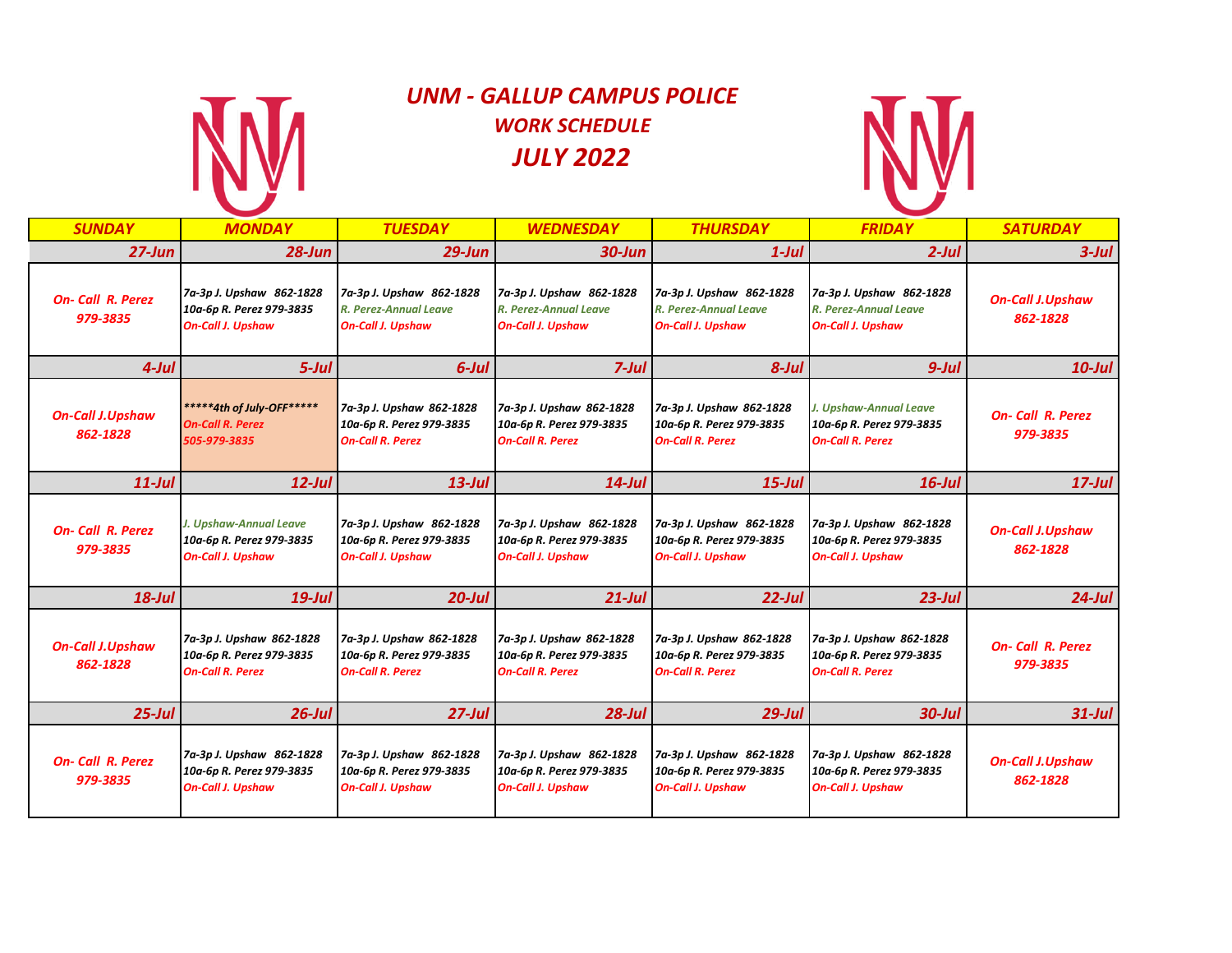

# *UNM - GALLUP CAMPUS POLICE WORK SCHEDULE AUGUST 2022*



| <b>SUNDAY</b>                       | <b>MONDAY</b>                                                                    | <b>TUESDAY</b>                                                                   | <b>WEDNESDAY</b>                                                                 | <b>THURSDAY</b>                                                                  | <b>FRIDAY</b>                                                                    | <b>SATURDAY</b>                     |
|-------------------------------------|----------------------------------------------------------------------------------|----------------------------------------------------------------------------------|----------------------------------------------------------------------------------|----------------------------------------------------------------------------------|----------------------------------------------------------------------------------|-------------------------------------|
| $1-Auq$                             | $2 - Aug$                                                                        | $3 - Aug$                                                                        | 4-Aua                                                                            | 5-Aug                                                                            | 6-Aug                                                                            | $7 - Aug$                           |
| <b>On-Call J.Upshaw</b><br>862-1828 | 7a-3p J. Upshaw 862-1828<br>10a-6p R. Perez 979-3835<br><b>On-Call R. Perez</b>  | 7a-3p J. Upshaw 862-1828<br>10a-6p R. Perez 979-3835<br><b>On-Call R. Perez</b>  | 7a-3p J. Upshaw 862-1828<br>10a-6p R. Perez 979-3835<br><b>On-Call R. Perez</b>  | 7a-3p J. Upshaw 862-1828<br>10a-6p R. Perez 979-3835<br><b>On-Call R. Perez</b>  | 7a-3p J. Upshaw 862-1828<br>10a-6p R. Perez 979-3835<br><b>On-Call R. Perez</b>  | <b>On-Call R. Perez</b><br>979-3835 |
| 8-Aug                               | $9 - Aug$                                                                        | $10$ -Aug                                                                        | $11$ -Auq                                                                        | 12-Aug                                                                           | $13 - Aug$                                                                       | $14$ -Aug                           |
| <b>On-Call R. Perez</b><br>979-3835 | 7a-3p J. Upshaw 862-1828<br>10a-6p R. Perez 979-3835<br><b>On-Call J. Upshaw</b> | 7a-3p J. Upshaw 862-1828<br>10a-6p R. Perez 979-3835<br><b>On-Call J. Upshaw</b> | 7a-3p J. Upshaw 862-1828<br>10a-6p R. Perez 979-3835<br><b>On-Call J. Upshaw</b> | 7a-3p J. Upshaw 862-1828<br>10a-6p R. Perez 979-3835<br><b>On-Call J. Upshaw</b> | 7a-3p J. Upshaw 862-1828<br>10a-6p R. Perez 979-3835<br><b>On-Call J. Upshaw</b> | <b>On-Call J.Upshaw</b><br>862-1828 |
| $15 - Aug$                          | $16$ -Aug                                                                        | $17 - Aug$                                                                       | $18 - Aug$                                                                       | $19 - Aug$                                                                       | $20 - Aug$                                                                       | $21 - Aug$                          |
| <b>On-Call J.Upshaw</b><br>862-1828 | 7a-3p J. Upshaw 862-1828<br>10a-6p R. Perez 979-3835<br><b>On-Call R. Perez</b>  | 7a-3p J. Upshaw 862-1828<br>10a-6p R. Perez 979-3835<br><b>On-Call R. Perez</b>  | 7a-3p J. Upshaw 862-1828<br>10a-6p R. Perez 979-3835<br><b>On-Call R. Perez</b>  | 7a-3p J. Upshaw 862-1828<br>10a-6p R. Perez 979-3835<br><b>On-Call R. Perez</b>  | 7a-3p J. Upshaw 862-1828<br>10a-6p R. Perez 979-3835<br><b>On-Call R. Perez</b>  | <b>On-Call R. Perez</b><br>979-3835 |
| $22$ -Aug                           | $23 - Aug$                                                                       | $24 - Aug$                                                                       | $25 - Aug$                                                                       | $26$ -Aug                                                                        | 27-Aug                                                                           | $28 - Aug$                          |
| <b>On-Call R. Perez</b><br>979-3835 | 8a-6p R. Perez 979-3835<br>7a-3p J. Upshaw 862-1828<br><b>On-Call J. Upshaw</b>  | 8a-6p R. Perez 979-3835<br>7a-3p J. Upshaw 862-1828<br><b>On-Call J. Upshaw</b>  | 8a-6p R. Perez 979-3835<br>7a-3p J. Upshaw 862-1828<br><b>On-Call J. Upshaw</b>  | 8a-6p R. Perez 979-3835<br>7a-3p J. Upshaw 862-1828<br><b>On-Call J. Upshaw</b>  | 7a-3p J. Upshaw 862-1828<br><b>On-Call J. Upshaw</b>                             | <b>On-Call J.Upshaw</b><br>862-1828 |
| $29 - Aug$                          | $30 - Aug$                                                                       | 31-Aug                                                                           | 1-Sep                                                                            | 2-Sep                                                                            | 3-Sep                                                                            | 4-Sep                               |
| <b>On-Call J.Upshaw</b><br>862-1828 | 8a-4p R. Perez 979-3835<br>9a-7p J. Upshaw 862-1828<br><b>On-Call R. Perez</b>   | 8a-4p R. Perez 979-3835<br>9a-7p J. Upshaw 862-1828<br><b>On-Call R. Perez</b>   | 8a-4p R. Perez 979-3835<br>9a-7p J. Upshaw 862-1828<br><b>On-Call R. Perez</b>   | 8a-4p R. Perez 979-3835<br>9a-7p J. Upshaw 862-1828<br><b>On-Call R. Perez</b>   | 8a-4p R. Perez 979-3835<br><b>On-Call R. Perez</b>                               | <b>On-Call R. Perez</b><br>979-3835 |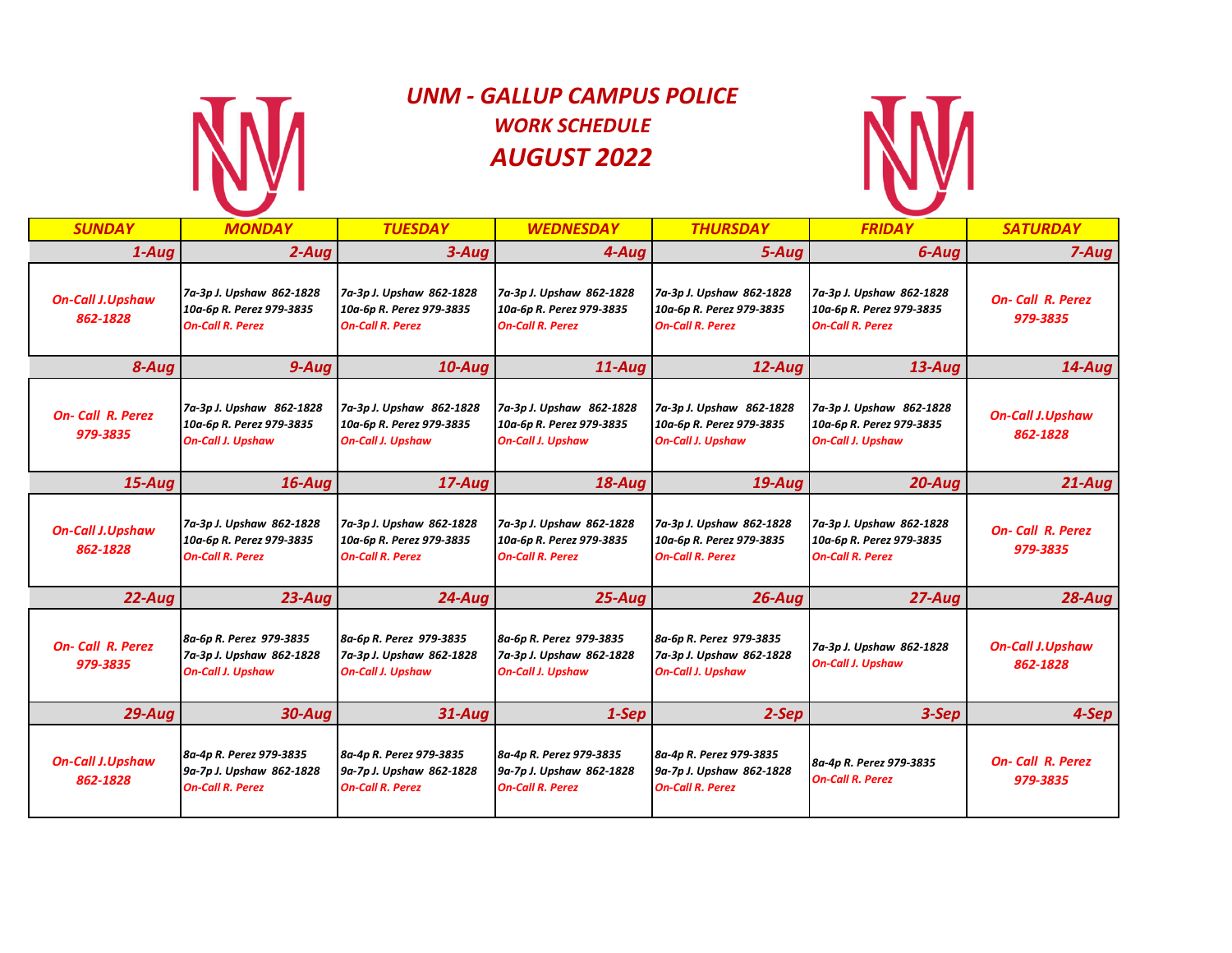

# *UNM - GALLUP CAMPUS POLICE WORK SCHEDULE SEPTEMBER 2022*



| <b>SUNDAY</b>                       | <b>MONDAY</b>                                                                   | <b>TUESDAY</b>                                                                  | <b>WEDNESDAY</b>                                                                | <b>THURSDAY</b>                                                                 | <b>FRIDAY</b>                                        | <b>SATURDAY</b>                     |
|-------------------------------------|---------------------------------------------------------------------------------|---------------------------------------------------------------------------------|---------------------------------------------------------------------------------|---------------------------------------------------------------------------------|------------------------------------------------------|-------------------------------------|
| $29 - Aug$                          | <b>30-Aua</b>                                                                   | $31 - A u$ a                                                                    | 1-Sep                                                                           | 2-Sep                                                                           | 3-Sep                                                | 4-Sep                               |
| <b>On-Call J.Upshaw</b><br>862-1828 | 9a-7p J. Upshaw 862-1828<br>8a-4p R. Perez 979-3835<br><b>On-Call R. Perez</b>  | 9a-7p J. Upshaw 862-1828<br>8a-4p R. Perez 979-3835<br><b>On-Call R. Perez</b>  | 9a-7p J. Upshaw 862-1828<br>8a-4p R. Perez 979-3835<br><b>On-Call R. Perez</b>  | 9a-7p J. Upshaw 862-1828<br>8a-4p R. Perez 979-3835<br><b>On-Call R. Perez</b>  | 8a-4p R. Perez 979-3835<br><b>On-Call R. Perez</b>   | <b>On-Call R. Perez</b><br>979-3835 |
| 5-Sep                               | 6-Sep                                                                           | $7-Sep$                                                                         | 8-Sep                                                                           | 9-Sep                                                                           | $10-$ Sep                                            | $11-Sep$                            |
| <b>On-Call R. Perez</b><br>979-3835 | ***Labor Day - OFF***<br><b>On-Call J. Upshaw</b>                               | 8a-4p J. Upshaw 862-1828<br>9a-7p R. Perez 979-3835<br><b>On-Call J. Upshaw</b> | 8a-4p J. Upshaw 862-1828<br>9a-7p R. Perez 979-3835<br><b>On-Call J. Upshaw</b> | 8a-4p J. Upshaw 862-1828<br>9a-7p R. Perez 979-3835<br><b>On-Call J. Upshaw</b> | 7a-3p J. Upshaw 862-1828<br><b>On-Call J. Upshaw</b> | <b>On-Call J.Upshaw</b><br>862-1828 |
| $12-Sep$                            | $13-Sep$                                                                        | $14-Sep$                                                                        | $15-$ Sep                                                                       | $16-Sep$                                                                        | $17-$ Sep                                            | $18-$ Sep                           |
| <b>On-Call J.Upshaw</b><br>862-1828 | 9a-7p J. Upshaw 862-1828<br>8a-4p R. Perez 979-3835<br><b>On-Call R. Perez</b>  | 9a-7p J. Upshaw 862-1828<br>8a-4p R. Perez 979-3835<br><b>On-Call R. Perez</b>  | 9a-7p J. Upshaw 862-1828<br>8a-4p R. Perez 979-3835<br><b>On-Call R. Perez</b>  | 9a-7p J. Upshaw 862-1828<br>8a-4p R. Perez 979-3835<br><b>On-Call R. Perez</b>  | 8a-4p R. Perez 979-3835<br><b>On-Call R. Perez</b>   | <b>On-Call R. Perez</b><br>979-3835 |
| $19-$ Sep                           | $20-Sep$                                                                        | $21-Sep$                                                                        | $22-Sep$                                                                        | $23-Sep$                                                                        | $24-Sep$                                             | $25-Sep$                            |
| <b>On-Call R. Perez</b><br>979-3835 | 8a-4p J. Upshaw 862-1828<br>9a-7p R. Perez 979-3835<br><b>On-Call J. Upshaw</b> | 8a-4p J. Upshaw 862-1828<br>9a-7p R. Perez 979-3835<br><b>On-Call J. Upshaw</b> | 8a-4p J. Upshaw 862-1828<br>9a-7p R. Perez 979-3835<br><b>On-Call J. Upshaw</b> | 8a-4p J. Upshaw 862-1828<br>9a-7p R. Perez 979-3835<br><b>On-Call J. Upshaw</b> | 7a-3p J. Upshaw 862-1828<br><b>On-Call J. Upshaw</b> | <b>On-Call J.Upshaw</b><br>862-1828 |
| $26-Sep$                            | $27-Sep$                                                                        | $28-Sep$                                                                        | $29-$ Sep                                                                       | 30-Sep                                                                          | $1-Oct$                                              | $2$ -Oct                            |
| <b>On-Call J.Upshaw</b><br>862-1828 | 9a-7p J. Upshaw 862-1828<br>8a-4p R. Perez 979-3835<br><b>On-Call R. Perez</b>  | 9a-7p J. Upshaw 862-1828<br>8a-4p R. Perez 979-3835<br><b>On-Call R. Perez</b>  | 9a-7p J. Upshaw 862-1828<br>8a-4p R. Perez 979-3835<br><b>On-Call R. Perez</b>  | 9a-7p J. Upshaw 862-1828<br>8a-4p R. Perez 979-3835<br><b>On-Call R. Perez</b>  | 8a-4p R. Perez 979-3835<br><b>On-Call R. Perez</b>   | <b>On-Call R. Perez</b><br>979-3835 |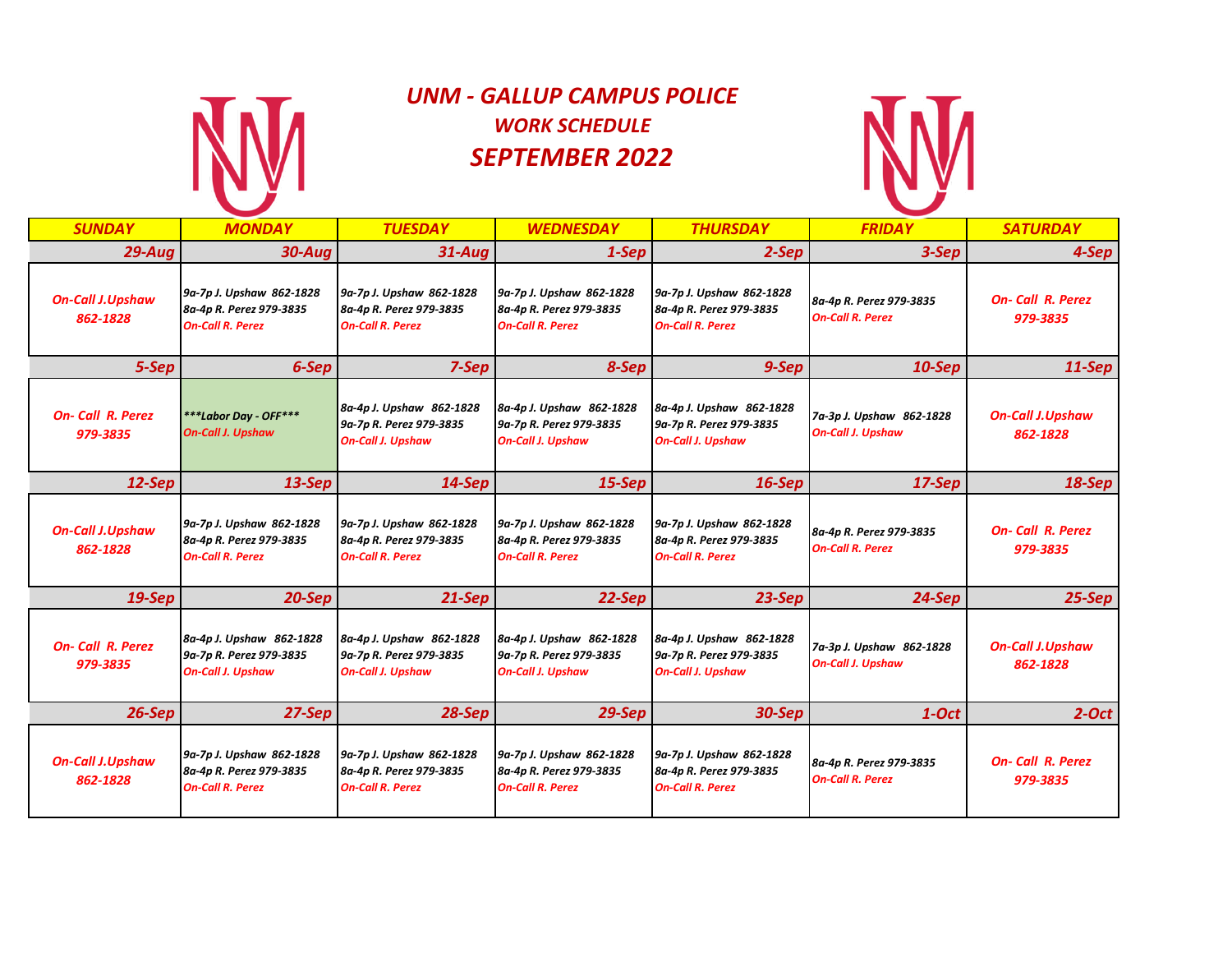

# *UNM - GALLUP CAMPUS POLICE WORK SCHEDULE OCTOBER 2022*



| <b>SUNDAY</b>                       | <b>MONDAY</b>                                                                   | <b>TUESDAY</b>                                                                  | <b>WEDNESDAY</b>                                                                | <b>THURSDAY</b>                                                                 | <b>FRIDAY</b>                                        | <b>SATURDAY</b>                     |
|-------------------------------------|---------------------------------------------------------------------------------|---------------------------------------------------------------------------------|---------------------------------------------------------------------------------|---------------------------------------------------------------------------------|------------------------------------------------------|-------------------------------------|
| $26-Sep$                            | $27-Sep$                                                                        | $28-Sep$                                                                        | $29-$ Sep                                                                       | <b>30-Sep</b>                                                                   | $1-Oct$                                              | $2$ -Oct                            |
| <b>On-Call J.Upshaw</b><br>862-1828 | 9a-7p J. Upshaw 862-1828<br>8a-4p R. Perez 979-3835<br><b>On-Call R. Perez</b>  | 9a-7p J. Upshaw 862-1828<br>8a-4p R. Perez 979-3835<br><b>On-Call R. Perez</b>  | 9a-7p J. Upshaw 862-1828<br>8a-4p R. Perez 979-3835<br><b>On-Call R. Perez</b>  | 9a-7p J. Upshaw 862-1828<br>8a-4p R. Perez 979-3835<br><b>On-Call R. Perez</b>  | 8a-4p R. Perez 979-3835<br><b>On-Call R. Perez</b>   | <b>On-Call R. Perez</b><br>979-3835 |
| $3-Oct$                             | 4-Oct                                                                           | $5-Oct$                                                                         | 6-Oct                                                                           | $7-Oct$                                                                         | 8-Oct                                                | $9$ -Oct                            |
| <b>On-Call R. Perez</b><br>979-3835 | 8a-4p J. Upshaw 862-1828<br>9a-7p R. Perez 979-3835<br><b>On-Call J. Upshaw</b> | 8a-4p J. Upshaw 862-1828<br>9a-7p R. Perez 979-3835<br><b>On-Call J. Upshaw</b> | 8a-4p J. Upshaw 862-1828<br>9a-7p R. Perez 979-3835<br><b>On-Call J. Upshaw</b> | 8a-4p J. Upshaw 862-1828<br>9a-7p R. Perez 979-3835<br><b>On-Call J. Upshaw</b> | 7a-3p J. Upshaw 862-1828<br><b>On-Call J. Upshaw</b> | <b>On-Call J.Upshaw</b><br>862-1828 |
| <b>10-Oct</b>                       | $11-Oct$                                                                        | 12-Oct                                                                          | $13$ -Oct                                                                       | $14$ -Oct                                                                       | $15$ -Oct                                            | $16$ -Oct                           |
| <b>On-Call J.Upshaw</b><br>862-1828 | 9a-7p J. Upshaw 862-1828<br>8a-4p R. Perez 979-3835<br><b>On-Call R. Perez</b>  | 9a-7p J. Upshaw 862-1828<br>8a-4p R. Perez 979-3835<br><b>On-Call R. Perez</b>  | 9a-7p J. Upshaw 862-1828<br>8a-4p R. Perez 979-3835<br><b>On-Call R. Perez</b>  | 9a-7p J. Upshaw 862-1828<br>8a-4p R. Perez 979-3835<br><b>On-Call R. Perez</b>  | 8a-4p R. Perez 979-3835<br><b>On-Call R. Perez</b>   | <b>On-Call R. Perez</b><br>979-3835 |
| 17-Oct                              | <b>18-Oct</b>                                                                   | 19-Oct                                                                          | <b>20-Oct</b>                                                                   | $21$ -Oct                                                                       | <b>22-Oct</b>                                        | $23-Oct$                            |
| <b>On-Call R. Perez</b><br>979-3835 | 8a-4p J. Upshaw 862-1828<br>9a-7p R. Perez 979-3835<br><b>On-Call J. Upshaw</b> | 8a-4p J. Upshaw 862-1828<br>9a-7p R. Perez 979-3835<br><b>On-Call J. Upshaw</b> | 8a-4p J. Upshaw 862-1828<br>9a-7p R. Perez 979-3835<br><b>On-Call J. Upshaw</b> | 8a-4p J. Upshaw 862-1828<br>9a-7p R. Perez 979-3835<br><b>On-Call J. Upshaw</b> | 7a-3p J. Upshaw 862-1828<br><b>On-Call J. Upshaw</b> | <b>On-Call J.Upshaw</b><br>862-1828 |
| 24-Oct                              | $25-Sep$                                                                        | $26-Sep$                                                                        | $27-Sep$                                                                        | $28-$ Sep                                                                       | <b>29-Oct</b>                                        | 30-Oct                              |
| <b>On-Call J.Upshaw</b><br>862-1828 | 9a-7p J. Upshaw 862-1828<br>8a-4p R. Perez 979-3835<br><b>On-Call R. Perez</b>  | 9a-7p J. Upshaw 862-1828<br>8a-4p R. Perez 979-3835<br><b>On-Call R. Perez</b>  | 9a-7p J. Upshaw 862-1828<br>8a-4p R. Perez 979-3835<br><b>On-Call R. Perez</b>  | 9a-7p J. Upshaw 862-1828<br>8a-4p R. Perez 979-3835<br><b>On-Call R. Perez</b>  | 8a-4p R. Perez 979-3835<br><b>On-Call R. Perez</b>   | <b>On-Call R. Perez</b><br>979-3835 |
| 31-Oct                              | $1-Nov$                                                                         | $2-Nov$                                                                         | $3-Nov$                                                                         | 4-Nov                                                                           | 5-Nov                                                | 6-Nov                               |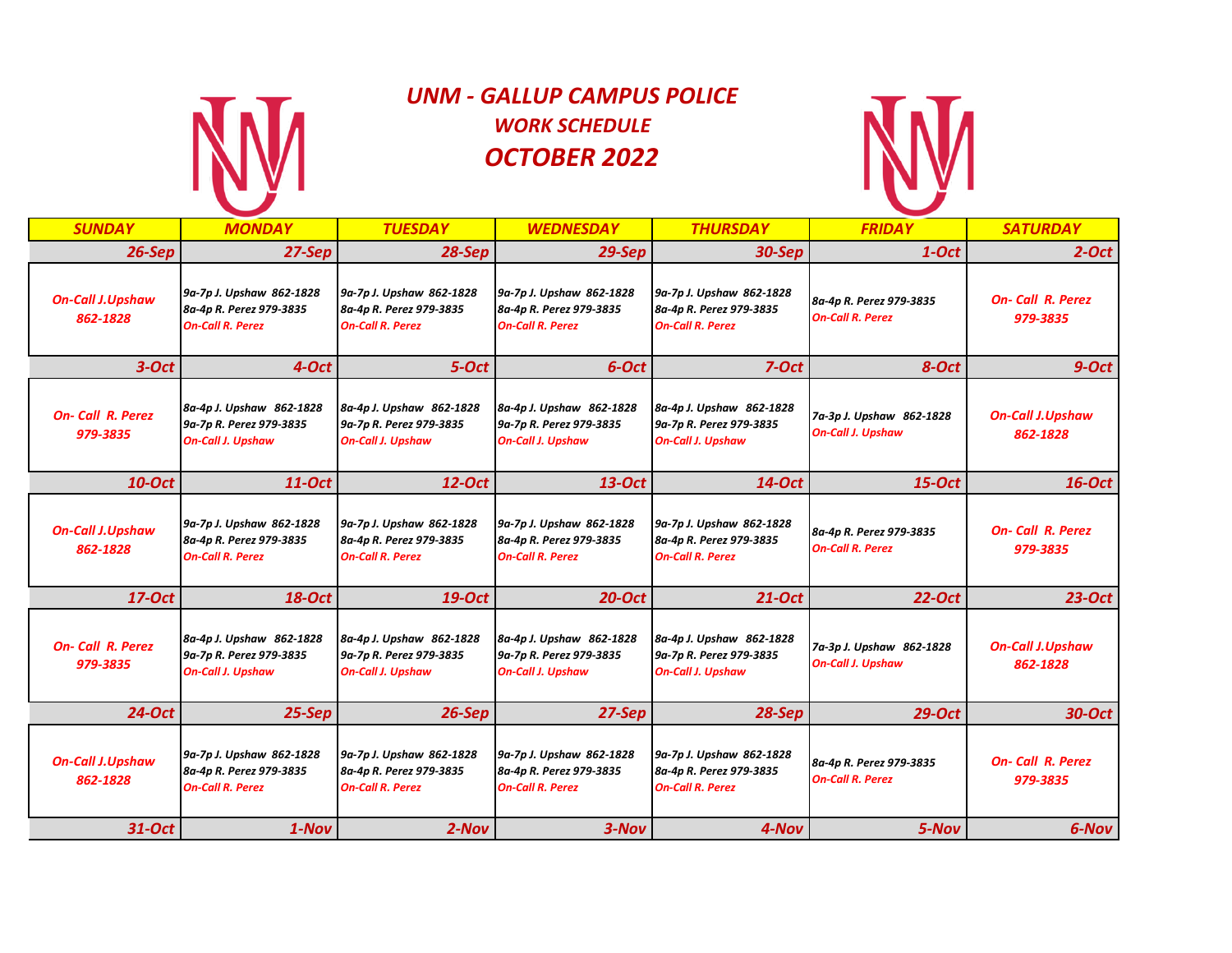| <b>On-Call R. Perez</b><br>979-3835 | 8a-4p J. Upshaw 862-1828<br><u>   9a-7p R. Perez 979-3835</u><br><b>On-Call J. Upshaw</b> | 8a-4p J. Upshaw 862-1828<br>9a-7p R. Perez 979-3835<br><b>On-Call J. Upshaw</b> | 8a-4p J. Upshaw 862-1828<br>9a-7p R. Perez 979-3835<br><b>On-Call J. Upshaw</b> | 8a-4p J. Upshaw 862-1828<br>9a-7p R. Perez 979-3835<br><b>On-Call J. Upshaw</b> | 7a-3p J. Upshaw 862-1828<br><b>On-Call J. Upshaw</b> | <b>On-Call J.Upshaw</b><br>862-1828 |
|-------------------------------------|-------------------------------------------------------------------------------------------|---------------------------------------------------------------------------------|---------------------------------------------------------------------------------|---------------------------------------------------------------------------------|------------------------------------------------------|-------------------------------------|
|-------------------------------------|-------------------------------------------------------------------------------------------|---------------------------------------------------------------------------------|---------------------------------------------------------------------------------|---------------------------------------------------------------------------------|------------------------------------------------------|-------------------------------------|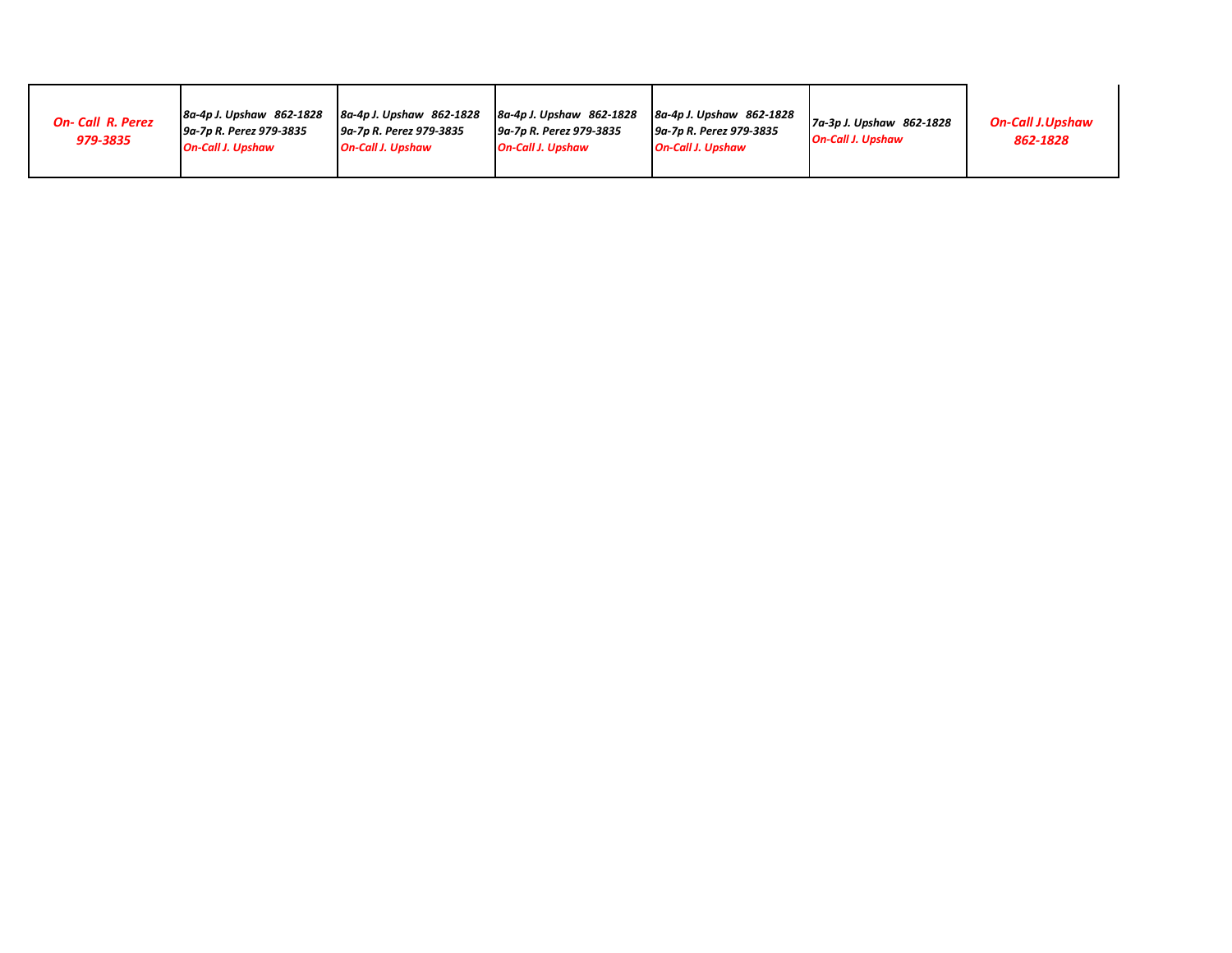

## *UNM - GALLUP CAMPUS POLICE WORK SCHEDULE NOVEMBER 202*



| <b>SUNDAY</b>                       | <b>MONDAY</b>                                                                   | <b>TUESDAY</b>                                                                  | <b>WEDNESDAY</b>                                                                | <b>THURSDAY</b>                                                                 | <b>FRIDAY</b>                                                                   | <b>SATURDAY</b>                     |
|-------------------------------------|---------------------------------------------------------------------------------|---------------------------------------------------------------------------------|---------------------------------------------------------------------------------|---------------------------------------------------------------------------------|---------------------------------------------------------------------------------|-------------------------------------|
| 31-Oct                              | $1 - Nov$                                                                       | $2-Nov$                                                                         | $3-Nov$                                                                         | 4-Nov                                                                           | 5-Nov                                                                           | 6-Nov                               |
| <b>On-Call R. Perez</b><br>979-3835 | 8a-4p J. Upshaw 862-1828<br>9a-7p R. Perez 979-3835<br><b>On-Call J. Upshaw</b> | 8a-4p J. Upshaw 862-1828<br>9a-7p R. Perez 979-3835<br><b>On-Call J. Upshaw</b> | 8a-4p J. Upshaw 862-1828<br>9a-7p R. Perez 979-3835<br><b>On-Call J. Upshaw</b> | 8a-4p J. Upshaw 862-1828<br>9a-7p R. Perez 979-3835<br><b>On-Call J. Upshaw</b> | 8a-4p J. Upshaw 862-1828<br>9a-7p R. Perez 979-3835<br><b>On-Call J. Upshaw</b> | <b>On-Call J.Upshaw</b><br>862-1828 |
| 7-Nov                               | 8-Nov                                                                           | 9-Nov                                                                           | $10$ -Nov                                                                       | $11-Nov$                                                                        | $12$ -Nov                                                                       | $13-Nov$                            |
| <b>On-Call J.Upshaw</b><br>862-1828 | 9a-7p J. Upshaw 862-1828<br>8a-4p R. Perez 979-3835<br><b>On-Call R. Perez</b>  | 9a-7p J. Upshaw 862-1828<br>8a-4p R. Perez 979-3835<br><b>On-Call R. Perez</b>  | 9a-7p J. Upshaw 862-1828<br>8a-4p R. Perez 979-3835<br><b>On-Call R. Perez</b>  | 9a-7p J. Upshaw 862-1828<br>8a-4p R. Perez 979-3835<br><b>On-Call R. Perez</b>  | 8a-4p R. Perez 979-3835<br><b>On-Call R. Perez</b>                              | <b>On-Call R. Perez</b><br>979-3835 |
| $14$ -Nov                           | $15-Nov$                                                                        | $16$ -Nov                                                                       | $17-Nov$                                                                        | $18-Nov$                                                                        | $19-Nov$                                                                        | $20$ -Nov                           |
| <b>On-Call R. Perez</b><br>979-3835 | 8a-4p J. Upshaw 862-1828<br>9a-7p R. Perez 979-3835<br><b>On-Call J. Upshaw</b> | 8a-4p J. Upshaw 862-1828<br>9a-7p R. Perez 979-3835<br><b>On-Call J. Upshaw</b> | 8a-4p J. Upshaw 862-1828<br>9a-7p R. Perez 979-3835<br><b>On-Call J. Upshaw</b> | 8a-4p J. Upshaw 862-1828<br>9a-7p R. Perez 979-3835<br><b>On-Call J. Upshaw</b> | 8a-4p J. Upshaw 862-1828<br>9a-7p R. Perez 979-3835<br><b>On-Call J. Upshaw</b> | <b>On-Call J.Upshaw</b><br>862-1828 |
| $21 - Nov$                          | $22-Nov$                                                                        | $23-Nov$                                                                        | $24$ -Nov                                                                       | $25$ -Nov                                                                       | $26$ -Nov                                                                       | $27-Nov$                            |
| <b>On-Call J.Upshaw</b><br>862-1828 | 9a-7p J. Upshaw 862-1828<br>8a-4p R. Perez 979-3835<br><b>On-Call R. Perez</b>  | 9a-7p J. Upshaw 862-1828<br>8a-4p R. Perez 979-3835<br><b>On-Call R. Perez</b>  | 9a-7p J. Upshaw 862-1828<br>8a-4p R. Perez 979-3835<br><b>On-Call R. Perez</b>  | *HAPPY THANKSGIVING*<br><b>On-Call R. Perez</b>                                 | *HAPPY THANKSGIVING*<br><b>On-Call R. Perez</b>                                 | <b>On-Call R. Perez</b><br>979-3835 |
| $28-Nov$                            | $29-Nov$                                                                        | $30-Nov$                                                                        | $1 - Dec$                                                                       | $2 - Dec$                                                                       | $3 - Dec$                                                                       | $4-Dec$                             |
| <b>On-Call R. Perez</b><br>979-3835 | 8a-4p J. Upshaw 862-1828<br>9a-7p R. Perez 979-3835<br><b>On-Call J. Upshaw</b> | 8a-4p J. Upshaw 862-1828<br>9a-7p R. Perez 979-3835<br><b>On-Call J. Upshaw</b> | 8a-4p J. Upshaw 862-1828<br>9a-7p R. Perez 979-3835<br><b>On-Call J. Upshaw</b> | 8a-4p J. Upshaw 862-1828<br>9a-7p R. Perez 979-3835<br><b>On-Call J. Upshaw</b> | 8a-4p J. Upshaw 862-1828<br>9a-7p R. Perez 979-3835<br><b>On-Call J. Upshaw</b> | <b>On-Call J.Upshaw</b><br>862-1828 |